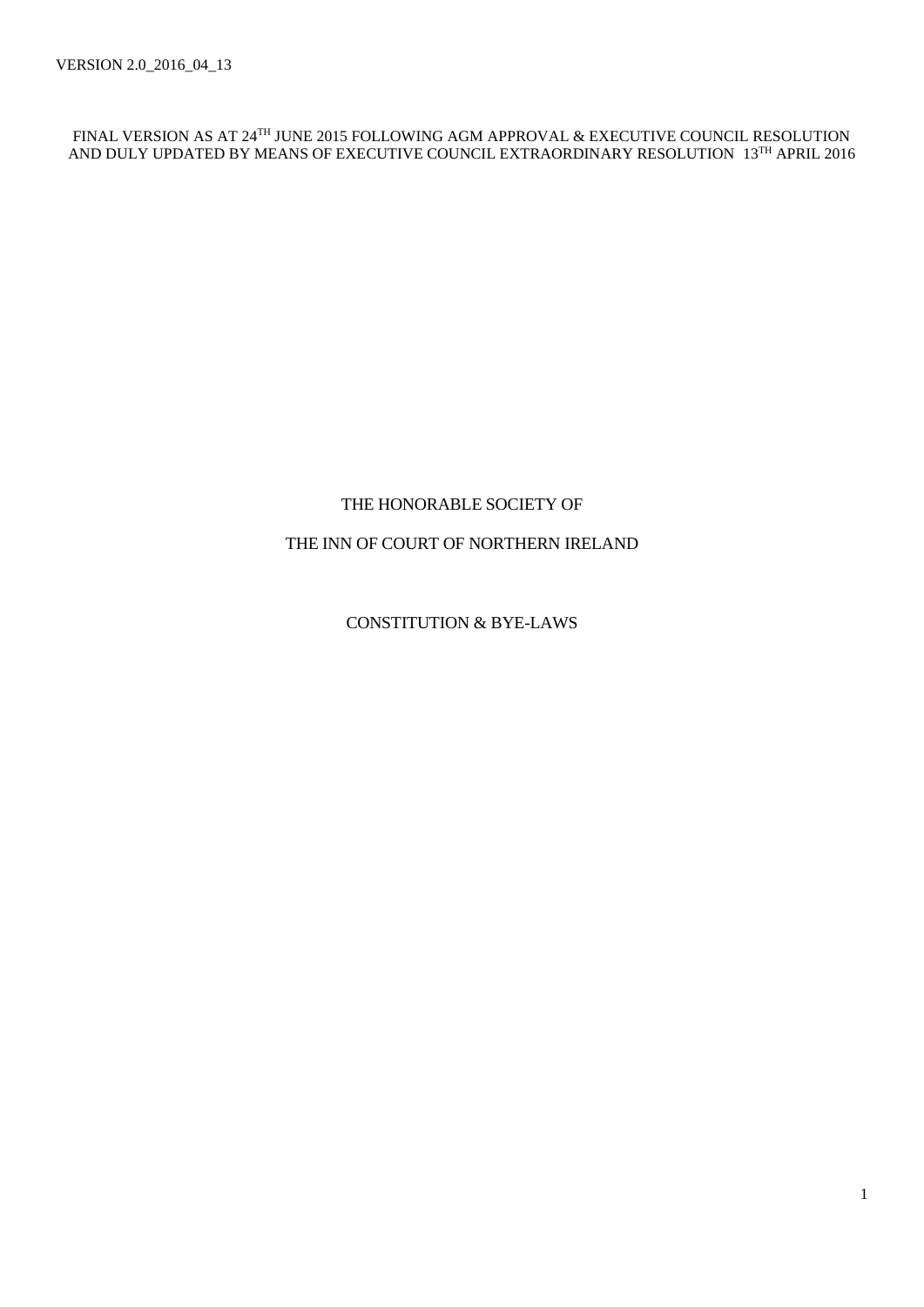## FINAL VERSION AS AT 24TH JUNE 2015 FOLLOWING AGM APPROVAL & EXECUTIVE COUNCIL RESOLUTION AND DULY UPDATED BY MEANS OF EXECUTIVE COUNCIL EXTRAORDINARY RESOLUTION 13TH APRIL 2016

Her Majesty's Judges of the Supreme Court of Judicature of Northern Ireland, mindful that at common law the power and duty resides in them on behalf of Her Majesty of deciding to whom they shall grant and from whom they shall withdraw the right to practise and a right of audience as barristers in the Superior Courts in Northern Ireland, hereby resolve and determine that the power of prescribing and amending from time to time the qualifications for admission as a student of the Inn of Court of Northern Ireland and the qualifications for admission to the degree of barristerat-law with a view to call to the Bar of Northern Ireland and of determining what persons shall be admitted as such students and approved for call to such Bar respectively, hitherto exercised on behalf of Her Majesty's Judges and with their consent by the Benchers of the Inn may henceforth be exercised on behalf of Her Majesty's Judges and with their consent by the Executive Council the creation of which is provided for in the Constitution of the Inn to which this resolution is annexed.

> Principal Secretary to the Lord Chief Justice

Dated the 30th day of June 1983

Her Majesty's Judges of the Court of Judicature of Northern Ireland, mindful that at common law the power and duty resides in them on behalf of Her Majesty of deciding to whom they shall grant and from whom they shall withdraw the right to practise and a right of audience as barristers in the Superior Courts in Northern Ireland, hereby resolve and determine that the power of prescribing and amending from time to time the qualifications for admission as a student of the Inn of Court of Northern Ireland and the qualifications for admission to the degree of barristerat-law with a view to call to the Bar of Northern Ireland and of determining what persons shall be admitted as such students and approved for call to such Bar respectively, hitherto exercised on behalf of Her Majesty's Judges and with their consent by the Executive Council may henceforth be exercised on behalf of Her Majesty's Judges and with their consent by the Benchers of the Inn, the Executive Council and the General Council of the Bar of Northern Ireland in accordance with the provisions of the Constitution and Bye Laws of the Inn of Court of Northern Ireland dated 30<sup>th</sup> June, 1983 as amended and the Constitution of the Bar Council of Northern Ireland dated 12<sup>th</sup> June ,2015.

……………………………………………………………………………………………………………………….

 Principal Secretary to the Lord Chief Justice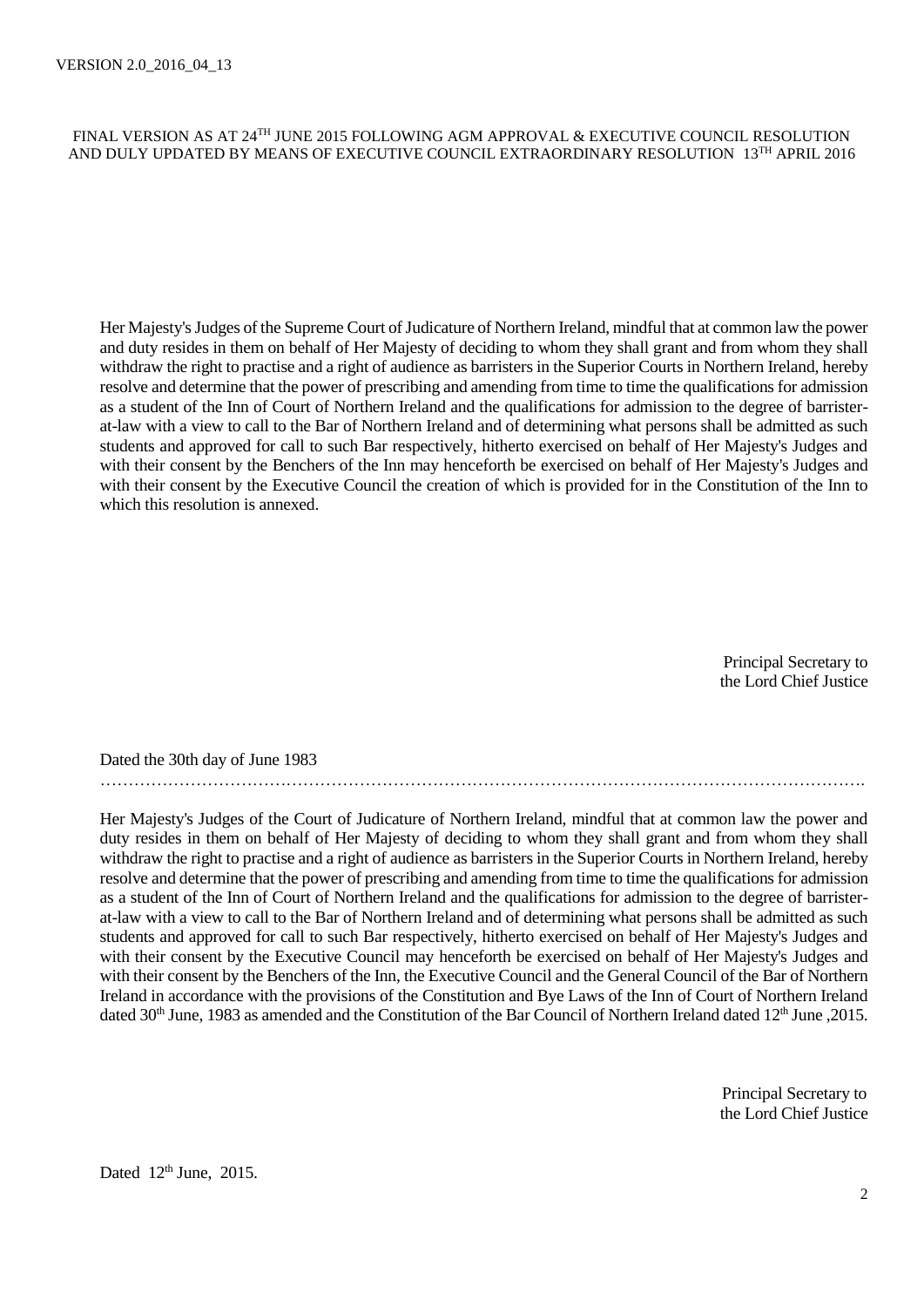#### **CONTENTS**

# Regulation 1

Interpretation

# Regulation 2

Source of authority and commencement

# Regulation 3

Constitution

#### Regulation 4

Benchers

# Regulations 5-9

Executive Council

# Regulation 10

Finance Committee

# Regulation 11

Library Committee

# Regulation 12

Education Committee

## Regulation 13

Disciplinary Committees

#### Regulation 14

Fitness to Practice

# Regulation 15

Ad hoc Committees

#### Regulations 16-21 Proceedings of the Executive Council

# Regulation 22

Proceedings of Committees

# Regulation 23

The Bar Council

#### Regulation 24

Administrative Staff of the Inn

# Regulation 25

Disqualification from membership of the Inn

#### Regulations 26-32

Annual General Meeting of the Inn

# Regulations 33-35

Investments and borrowing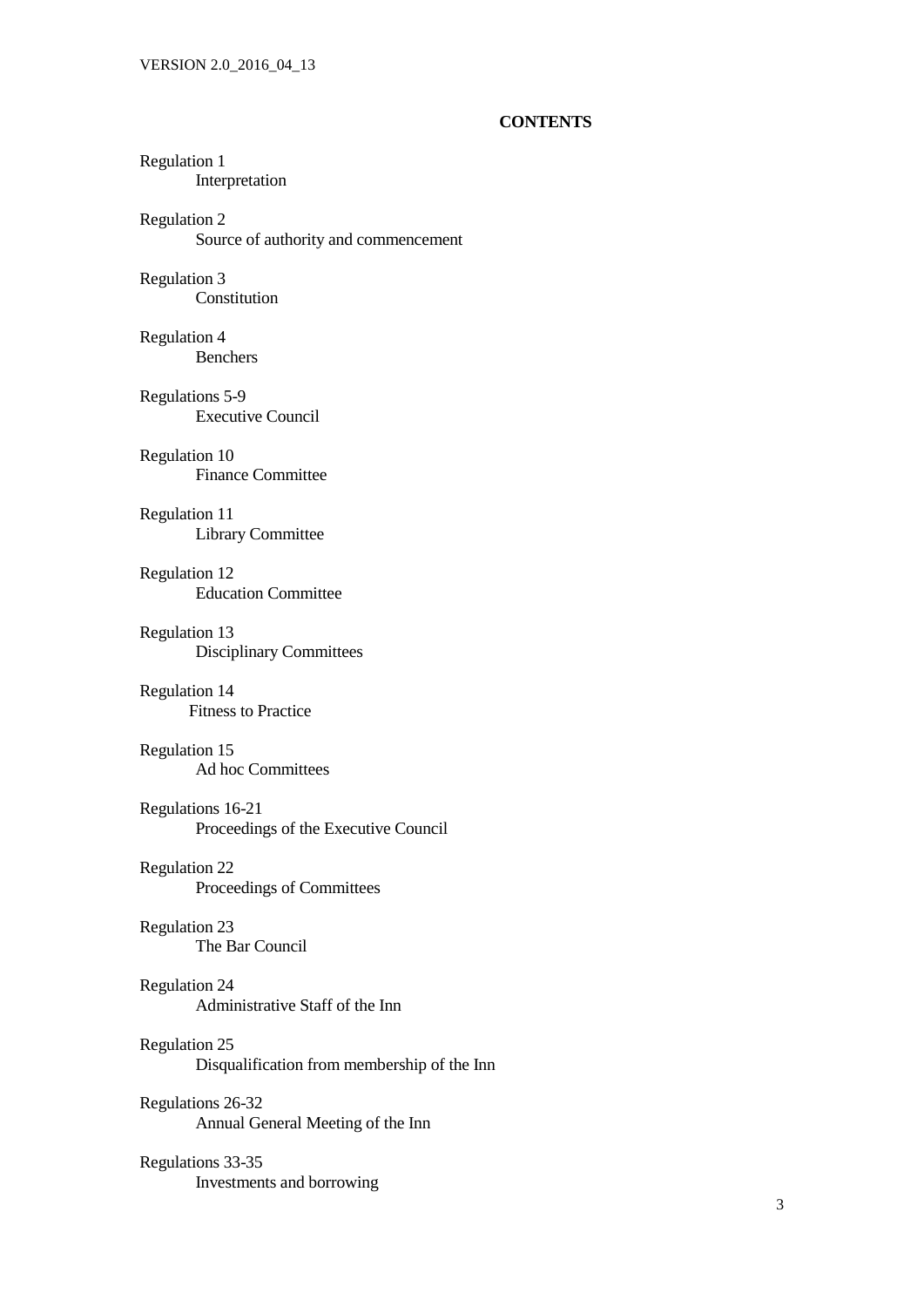Regulations 36-37 Accounts

Regulations 38-39 Amendments of Regulations and Bye-laws

Regulation 40 General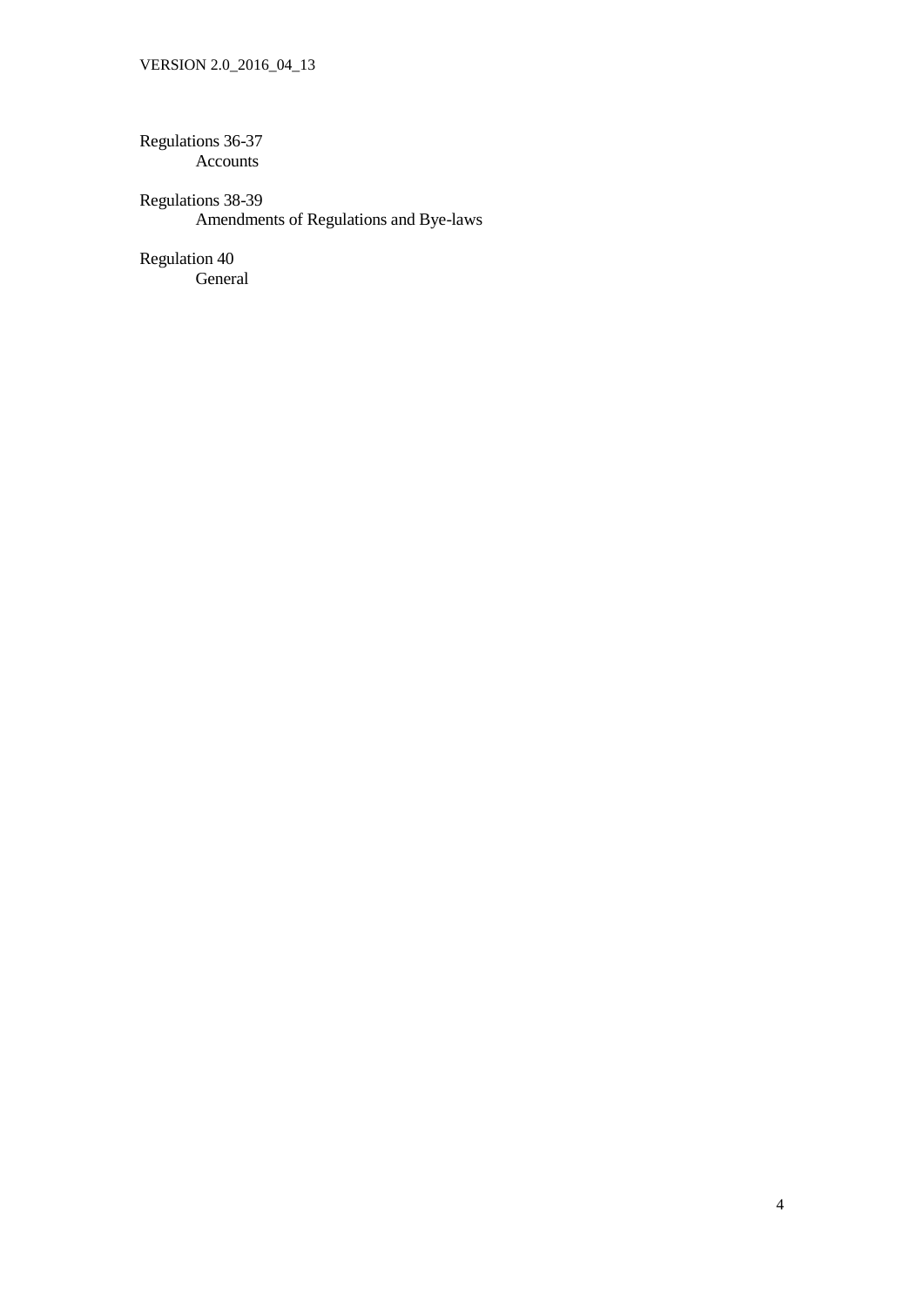#### **INTERPRETATION**

In these Regulations, unless the context otherwise requires;

"the Inn" shall mean the body originally constituted by a special meeting of the Bench and Bar of Northern Ireland on 11th January 1926, and subsequently designated "The Honourable Society of the Inn of Court of Northern Ireland".

"the Bar Council" shall mean the General Council of the Bar of Northern Ireland as constituted under the Constitution of the Bar Council of Northern Ireland dated  $12<sup>th</sup>$  June 2015 and "the former Bar Council" shall mean the General Council of the Bar of Northern Ireland as constituted prior to the operative date.

"a barrister member of the Inn" shall mean a member of the Bar of Northern Ireland other than a Judge of the Supreme Court.

"Bencher" shall mean a Bencher of the Inn who held office on the operative date or who after the operative date becomes a Bencher pursuant to the provisions of these regulations or who was at the time a Bencher but on the grounds of ineligibility had ceased to be a Bencher and was subsequently restored to office.

"the Bursar" shall mean the Bursar of the Executive Council elected pursuant to these Regulations.

"the Chairman" shall mean the Chairman of the Executive Council elected pursuant to these Regulations.

"the Chief Executive" shall mean the Chief Executive of the Inn appointed pursuant to these Regulations.

 "the Establishment Directive" shall mean the Lawyers' Establishment Directive 98/5/EC implemented by the European Communities (Lawyers Practice) Regulations 2000 to facilitate practice of the profession of lawyer on a permanent basis in a Member State other than that in which the qualification was obtained.

"the Executive Council" shall mean the Executive Council of the Inn as constituted by these Regulations.

"Honorary Bencher" shall mean an Honorary Bencher of the Inn holding office on the operative date or elected pursuant to the provisions of these Regulations after the operative date.

"the operative date" shall mean the 24<sup>th</sup> .day of June, 2015.

the term "barrister" includes any person who is either a practising barrister or a nonpractising barrister other than a person who is carrying out full-time judicial functions.

"A practising barrister" means a barrister who is either a barrister in independent practice or an employed barrister.

"A Non-practising barrister" is any barrister other than one who is a practising barrister or is a person who (having previously been called to the Bar of Northern Ireland) is carrying out full-time judicial functions.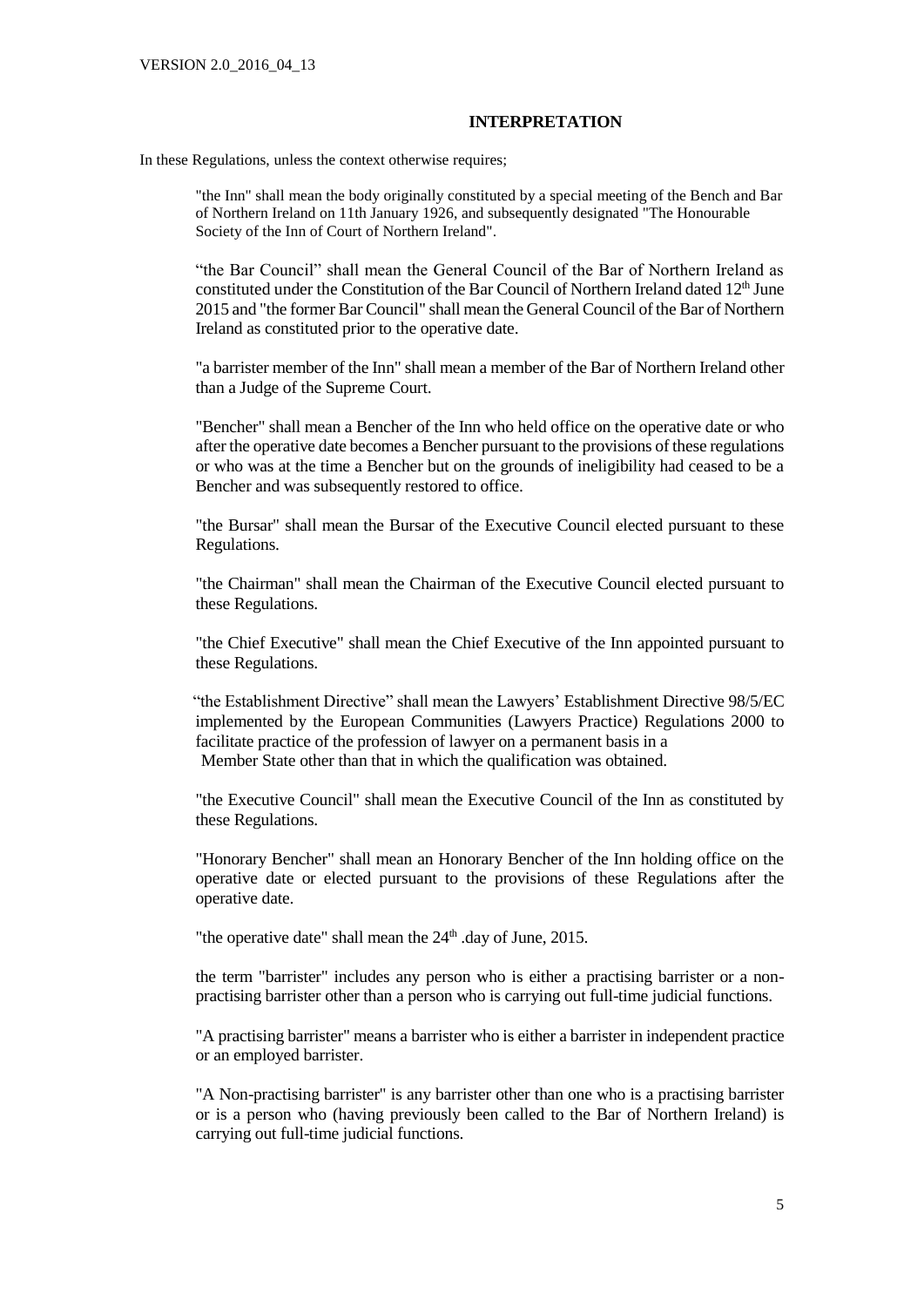"these Regulations" shall mean these Regulations or other Regulations for the time being of the Inn.

"the relevant date" shall mean the date of the first meeting of the Executive Council after 1st September in each calendar year.

"the Secretary" shall mean the Secretary of the Inn appointed pursuant to these Regulations.

"a student of the Inn" shall mean a student of the Inn on the operative date or admitted pursuant to the provisions of these Regulations after the operative date.

"the Treasurer" shall mean the Treasurer of the Inn holding office on the operative date or elected pursuant to these Regulations after the operative date.

"the Trustees" shall mean the Trustees of the Inn holding office on the operative date and their successors from time to time.

"the Under-Treasurer" shall mean the Under-Treasurer of the Inn appointed pursuant to these Regulations.

"the Vice-Chairman" shall mean the Vice-Chairman of the Executive Council elected pursuant to these Regulations.

"a year" shall mean the period starting on the relevant date in each year and ending on the day before the relevant date in the following year except that references to a financial year shall read as referring to a calendar year ending on 31st December, and the Executive Council may for any or all purposes determine that a particular year shall end on (and the next year begin on the day after) a date other than the date specified in this definition.

## **SOURCE OF AUTHORITY AND COMMENCEMENT**

- 2. (a) A General Meeting of the Benchers and barrister members of the Inn has resolved to adopt these Regulations as the Constitution of the Inn.
	- (b) The Judges of the Court of Judicature have resolved in the terms of the resolutions hereto and confirmed that from henceforth Call to the Bar and disciplinary powers over barristers shall be exercised in accordance with the provisions of these Regulations and the Constitution of the Bar Council of Northern Ireland dated  $12^{TH}$  June 2015.
	- (c) A General Meeting of the barrister members of the Inn has resolved that after the operative date the Bar of Northern Ireland and the General Council of the Bar of Northern Ireland shall be governed by these Regulations and shall transfer to the Trustees of the Inn upon trust for the Inn all rights and liabilities and property and funds held by them.These regulations shall also apply to those registering under the Establishment Directive 98/5/EC in the same way as it applies to practising barristers notwithstanding that such persons are not called to the Bar.
	- (d) These Amended Regulations take effect on the operative date.

#### **CONSTITUTION**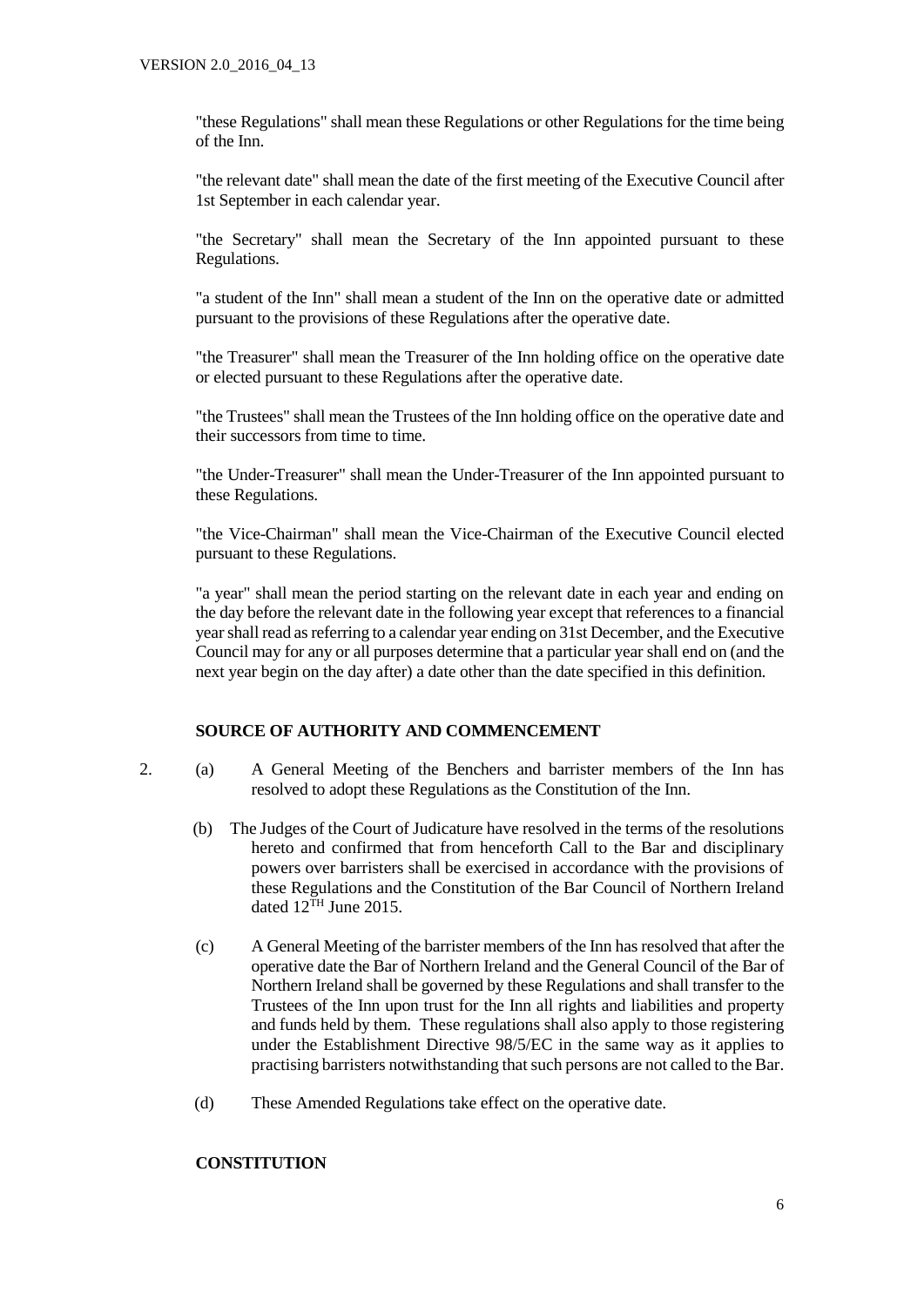3. The government of the Inn shall be vested in the Benchers, the Executive Council and the Committees thereof, the Bar Council and the Committees thereof and in the Benchers and barrister members of the Inn assembled in General Meeting as provided for in these Regulations.

## **THE BENCHERS**

4(a) The following persons shall be Benchers of the Inn of Court.

#### **Judicial Benchers**

- (i) The Judges of the Court of Judicature of Northern Ireland.
- (ii) Any Justice of the Supreme Court of the United Kingdom who has been a member of the Court of Judicature of Northern Ireland.
- (iii) Such persons who hold public office in the administration of justice not otherwise provided for as from time to time the Benchers may elect.
- (iv) (a) Seven County Court Judges elected by the Benchers.
	- (b) Any County Court Judge elected a Bencher before 1 January 2000 who shall retain the precedence as a Bencher he or she had as of 1 January 2000.
- (v) Any Bencher appointed to any judicial office other than that of a Judge of the Court of Judicature of Northern Ireland will remain a Bencher and will retain his or her precedence as a Bencher at the time of his or her appointment to such office.

#### **Bar Benchers**

- (vi) (a) The Chairman of the Bar Council of the Inn of Court of Northern Ireland; and
	- (b) The Attorney General for Northern Ireland

while each holds that office.

(vii) Such number of barristers of the Inn of Court of Northern Ireland of at least 10 years' standing in private independent practice elected by the Benchers on the nomination of the Bar Council.

#### **Benchers Emeriti**

(viii) Those persons who have at any time been Benchers, with the exception of those referred to at 4(a)(vi) above, those who have resigned as Benchers, and those who have been disbenched as Benchers pursuant to Regulation 4(b)(vi), shall continue to be Benchers after they have ceased to be Judicial Benchers or Bar Benchers and shall be known as Benchers Emeriti. They shall be entitled to attend meetings of the Benchers but shall have no right to vote thereat and shall not be liable to pay the annual subscription of a Bencher.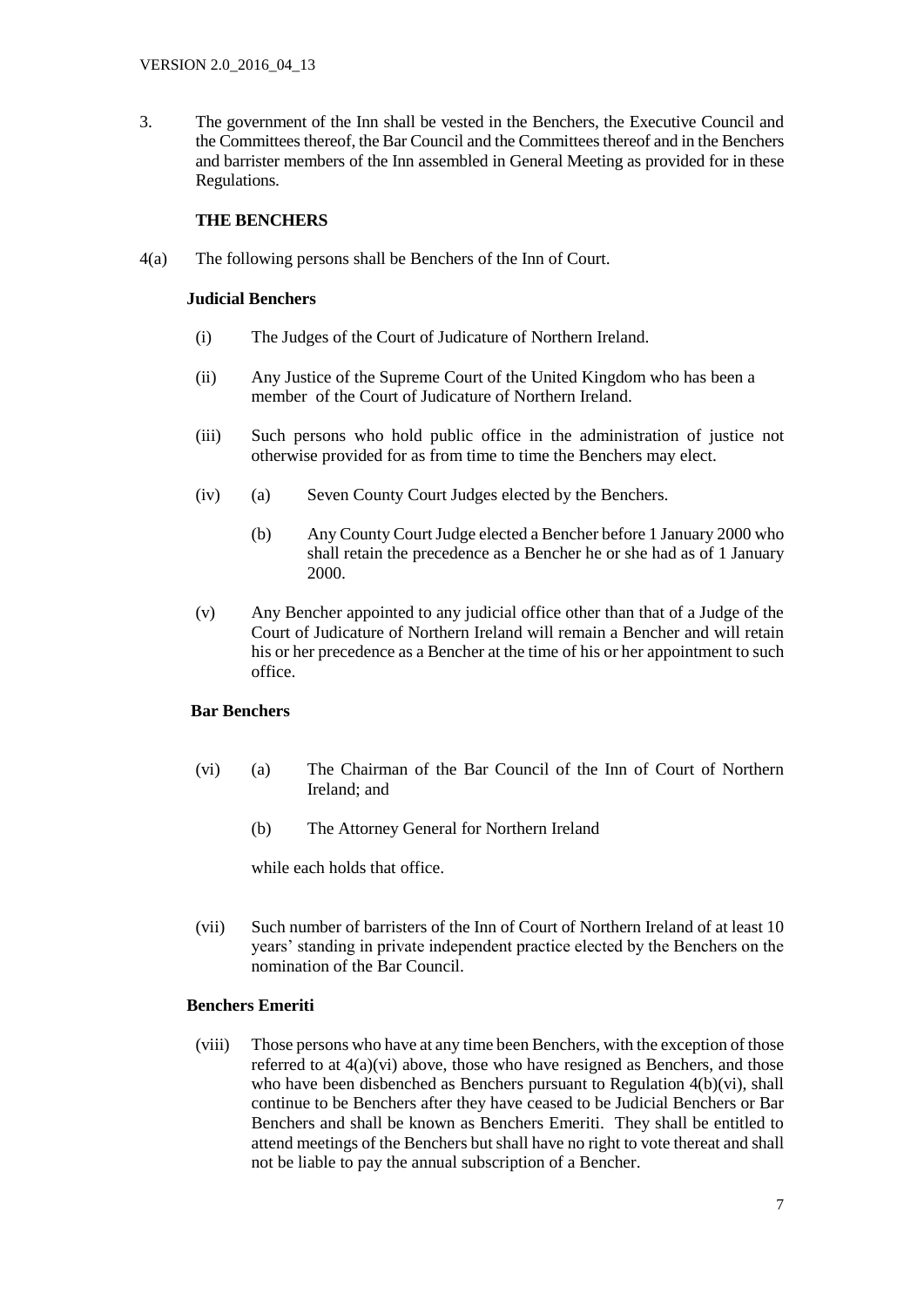# **Honorary Benchers**

(ix) Such persons as from time to time the Benchers may elect as Honorary Benchers; such persons shall have no right to attend meetings of the Bench or to vote thereat.

The following provisions apply to the Benchers:-

- (x) No one may be a Bencher, save under (ix) hereof, who is not a member of the Inn of Court of Northern Ireland.
- (xi) The number of Judicial Benchers shall exceed the number of Bar Benchers by at least two.
- (xii) Those Judicial Benchers, (pursuant to  $4(a)(i)$  to (v) above) and those Bar Benchers (pursuant to  $4(a)(\overline{vii})$  above) shall be deemed to be Judicial Benchers and Bar Benchers respectively until the completion of their  $75<sup>th</sup>$  year or the 7 th year after their retirement from office or private independent practice as the case may be, whichever is the earlier, but shall not be liable to pay the annual subscription of a Bencher after such retirement.
- (xiii) Any Judicial Bencher and Bar Bencher who has retired from office or private independent practice who does not wish to act pursuant to (xii) may elect to become a Bencher Emeritus.
- (xiv) Before any meeting of the Bar Council at which qualifying barristers are to be nominated pursuant to 4 (a) (vii) above the Chairman of the Bar Council shall make such inquiries as are appropriate as to the seniority, standing and contribution to the work of the Bar of suitable candidates paying due regard to diversity.

#### 4. (b) **Powers**

The Benchers shall have the following exclusive powers:

- (i) To determine the qualifications and training required by those seeking to be admitted as student members of the Inn, to levy appropriate charges for admission as student members of the Inn and for Call to the Bar of Northern Ireland, to receive, consider and accept or decline to accept the Memorials of such persons seeking to be admitted as student members of the Inn as have been approved by the Bar Council.
- (ii) To receive consider and accept or decline to accept the Memorials of such persons seeking to be called to the Bar of Northern Ireland as have been approved by the Bar Council.
- (iii) To invite the Lord Chief Justice to call to the Bar of Northern Ireland those whose Memorials to be called have been approved by the Bar Council and accepted by the Benchers.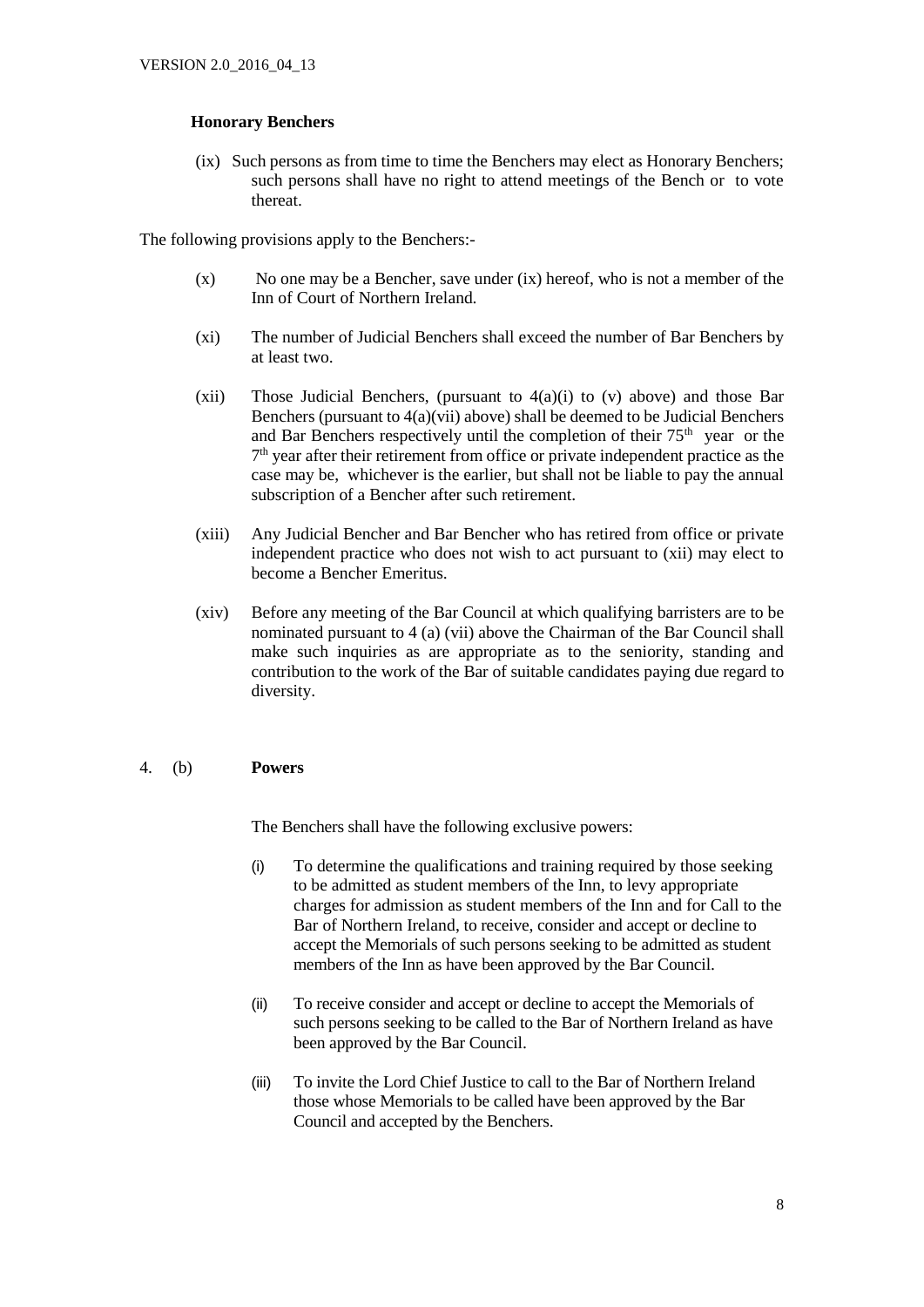- (iv) To appoint from time to time a committee (hereinafter referred to as a "Disciplinary Appeal Committee") to hear an appeal from a decision of a Disciplinary Committee.
- (v) To establish and maintain a committee (hereinafter referred to as the Bar Complaints Committee to hear complaints made in relation to the provision of professional services by Barrister members of the Inn in accordance with the Legal Complaints and Regulation Act.
- (vi) To disbench a Bencher for conduct unbecoming a Bencher, a vote to do so having to be carried by at least three-quarters of those Benchers present and entitled to vote.
- (vii) To disbar a barrister or to suspend him from practice for a period in accordance with the recommendation of a Disciplinary Committee or a Disciplinary Appeal Committee..
- (viii) To expel or suspend a student of the Inn.
- (ix) To consider and adjudicate upon applications by Students of the Inn and Bar members of the Inn for permission to engage in part-time employment.
- (x) To elect annually in Michaelmas term in each year the Treasurer of the Inn for the following calendar year.
- (xi) To appoint the Under Treasurer of the Inn.
- (xii) To elect Benchers and Honorary Benchers in accordance with Regulation  $4(a)$  (iii), (iv) or (vii).
- (xiii) To fix the annual subscription to be paid by each Bencher; to take all necessary steps to provide for the banking, investment and disbursement of such subscriptions; to deal with all monies and other property of the Benchers in such manner and for such purposes as the Benchers may direct and to receive and approve accounts relating to all such monies or property at such times and for such periods as the Benchers may from time to time direct.
- (xiv) To levy such charges and engage such administrative assistance as necessary to enable the Benchers to exercise their powers including all disciplinary functions vested in them under these Regulations. All charges levied by the Benchers under this provision shall be discharged by the Bar Council of Northern Ireland

#### (c) **Bye-Laws**

The Benchers shall have power to make their own bye-laws not being inconsistent with these Regulations and from time to time to alter, add to or rescind such bye-laws.

#### (d) **Proceedings**

The Benchers may hold meetings and adjourn and otherwise regulate their meetings as they think fit so that at least one meeting shall be held in each Term.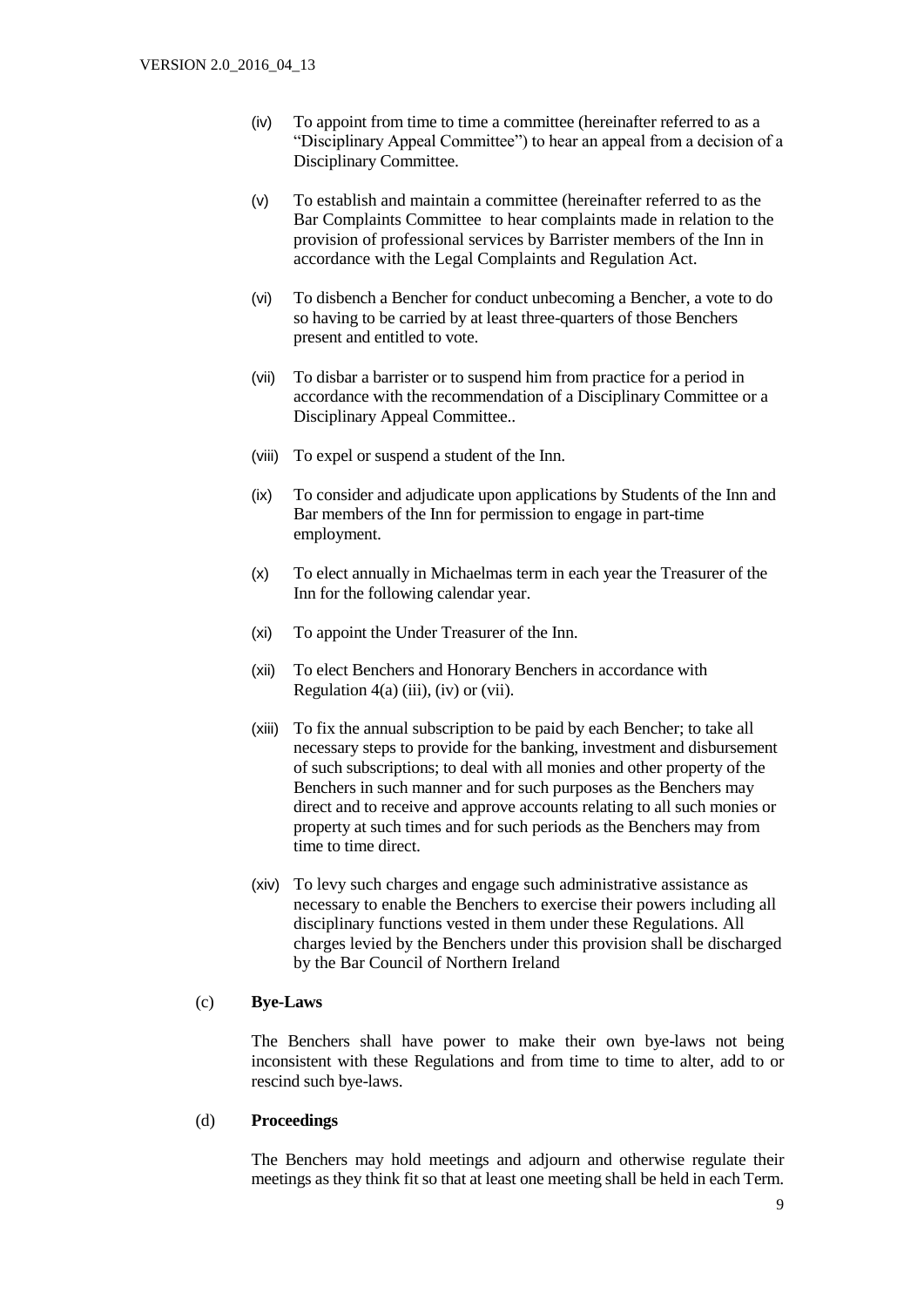Seven Benchers shall constitute a quorum. Subject as hereinafter provided questions arising at any meeting shall be decided by a majority of votes of those present and voting and in the case of an equality of votes the Chairman of the meeting shall have a second or casting vote.

- (e) On the request of the Treasurer or of not less than seven Benchers the Under-Treasurer shall at any time summon a meeting of the Benchers. Four clear days' notice at least of each meeting shall be given unless the Treasurer in any case of emergency shall otherwise direct.
- (f) The Treasurer shall preside at all meetings of the Benchers at which he shall be present but if there be no Treasurer or if he be absent then the Lord Chief Justice or the Judge next in order of seniority shall preside.
- (g) The Benchers may at any time invite any person to attend in an advisory capacity at any meeting or meetings of the Benchers.
- (h) The Benchers shall cause proper minutes to be kept of the proceedings of all meetings of the Benchers and of their Committees and of all business transacted at such meetings and any such minutes of any meeting if purporting to be signed by the Chairman of such meeting or by the Chairman of the next succeeding meeting, shall be sufficient evidence without proof of the facts therein stated.

# 5. **THE EXECUTIVE COUNCIL**

#### **Composition**

The following shall be members of the Executive Council:-

- (1) The Chairman for the time being of the Bar Council shall by virtue of that office be the Chairman of the Executive Council.
- (2) The Vice Chairman for the time being of the Bar Council shall by virtue of that office be the Vice Chairman of the Executive Council.
- (3) The Bursar for the time being of the Bar Council shall by virtue of that office be the Bursar of the Executive Council
- (4) Four other members of the Bar (of whom two shall be members of the Inner Bar and two shall be members of the Outer Bar or persons registered under the Establishment Directive) elected by the Bar Council who shall, subject to and in accordance with such bye-laws as may from time to time be made for that purpose by the Bar Council, hold office for 2 years.

#### 6. **CASUAL VACANCIES**

If a casual vacancy occurs among the Executive Council such vacancy shall be filled by the Bar Council. Any person who fills a casual vacancy shall remain a member until the date when the period of office of the member whose place is filled would have terminated.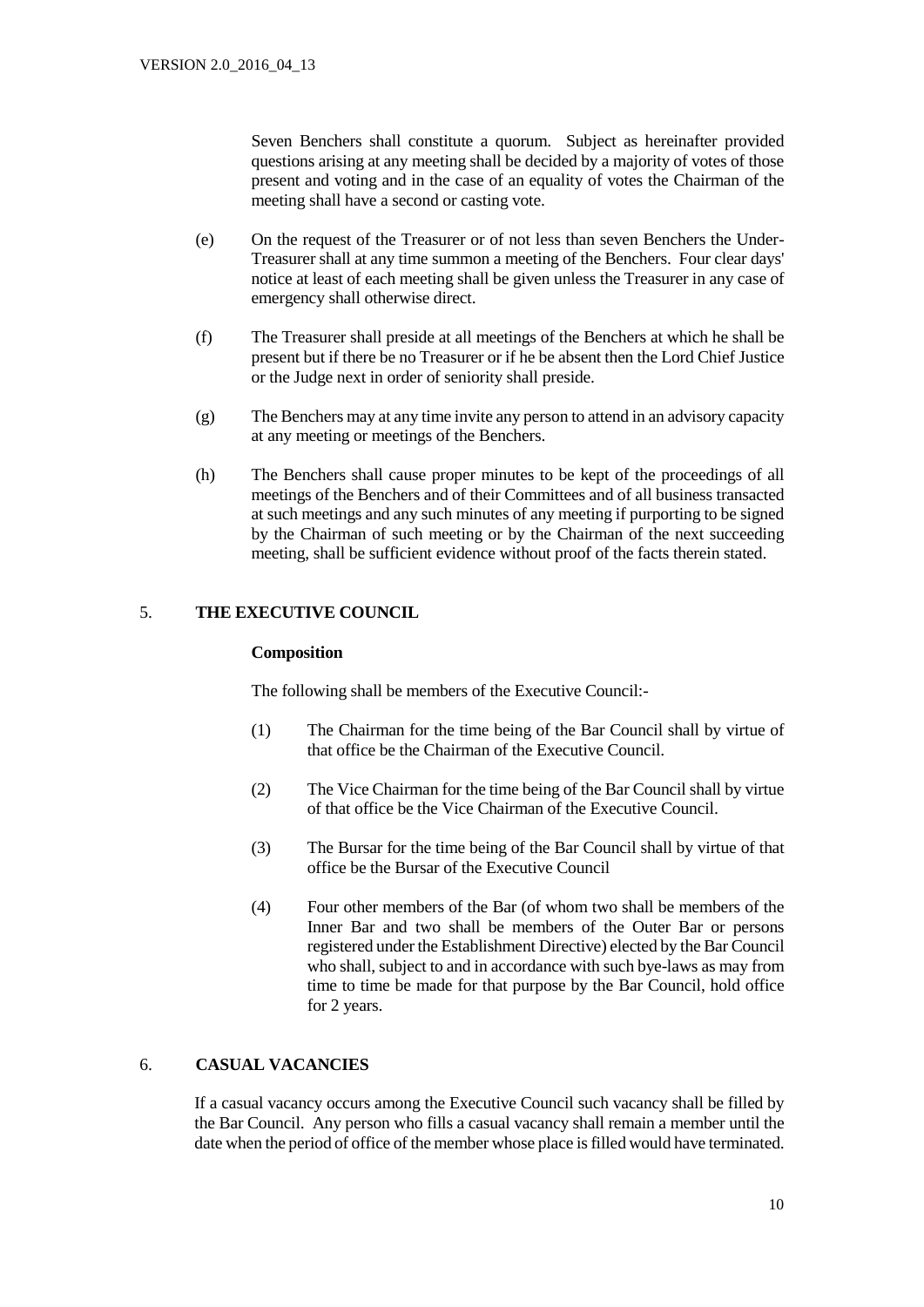# 7. **OFFICERS:-**

- (a) The following shall be the Officers of the Executive Council.
	- (i) The Chairman.
	- (ii) The Vice-Chairman.
	- (iii) The Bursar.
- (b) The Executive Council may nominate some eligible person to fill a casual vacancy due to any officer ceasing to be eligible to hold office or for any other reason. Any person nominated to a casual vacancy shall hold office until the date when the period of office of the officer whose place is filled would have terminated.

#### 8. **POWERS:-**

The Executive Council have power on behalf of the Inn:-

- (a) To discharge all functions which formerly fell to be discharged by the Benchers except:
	- (i) those functions reserved to the Benchers by these Regulations; and
	- (ii) those functions now exercised by the Bar Council of Northern Ireland under and in accordance with the Constitution of the Bar Council of Northern Ireland dated 12<sup>th</sup> June 2015.
- (b) To consider and propose for consideration general policy with regard to all matters affecting the profession (other than matters within the exclusive jurisdiction of the Bar Council) either of its own motion or on reference from any of its Standing Committees.
- (c) To raise funds for its general purposes or any of them by way of subscriptions from current and former holders of judicial office and from practising and nonpractising barristers and students, or otherwise.
- (d) To review all matters referred to the Executive Council by way of its Standing Committees, the Benchers or the Bar Council.
- (e) To refer back for further consideration any matter referred to the Executive Council by any of its standing Committees, the Benchers or the Bar Council.
- (f) To receive reports from time to time from any of its Standing Committees.
- (g) To refer any matter for consideration or action to any of its Committees, the Benchers or the Bar Council or its Committees.
- (h) To elect the members of the Standing Committees (save for ex officio or nominated members).
- (i) To make bye-laws (not being inconsistent with these Regulations) for the purpose of carrying these Regulations into effect, and from time to time to alter, add to or rescind such bye-laws.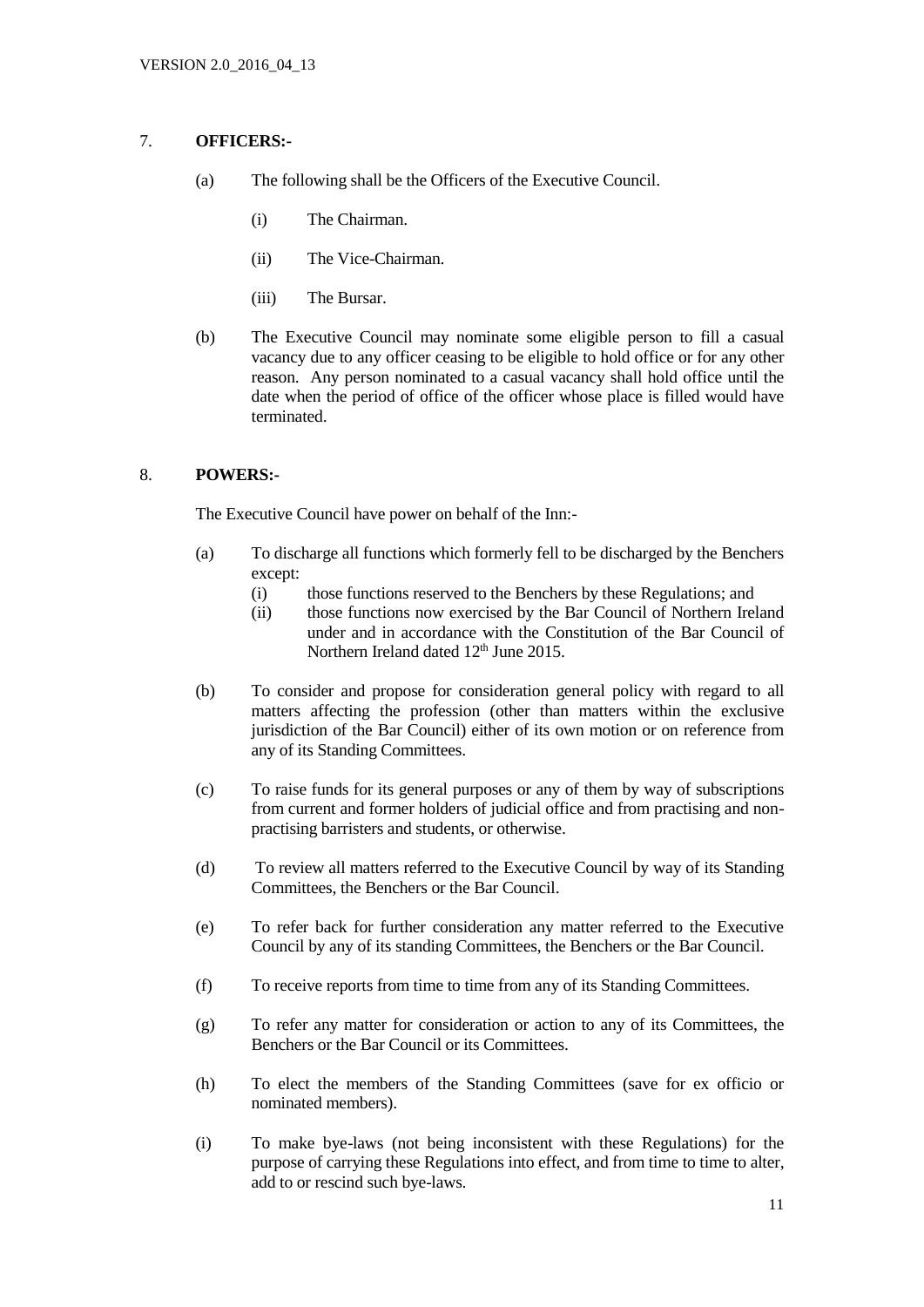(j) To appoint a Disciplinary Committee.

# 9. **STANDING COMMITTEES:-**

The Executive Council shall have the Standing Committees set forth in Regulations 10 to 14 (inclusive). Notwithstanding the provisions of those regulations as to membership the Executive Council shall have the power to appoint such additional members to any of its standing committees as it shall from time to time determine.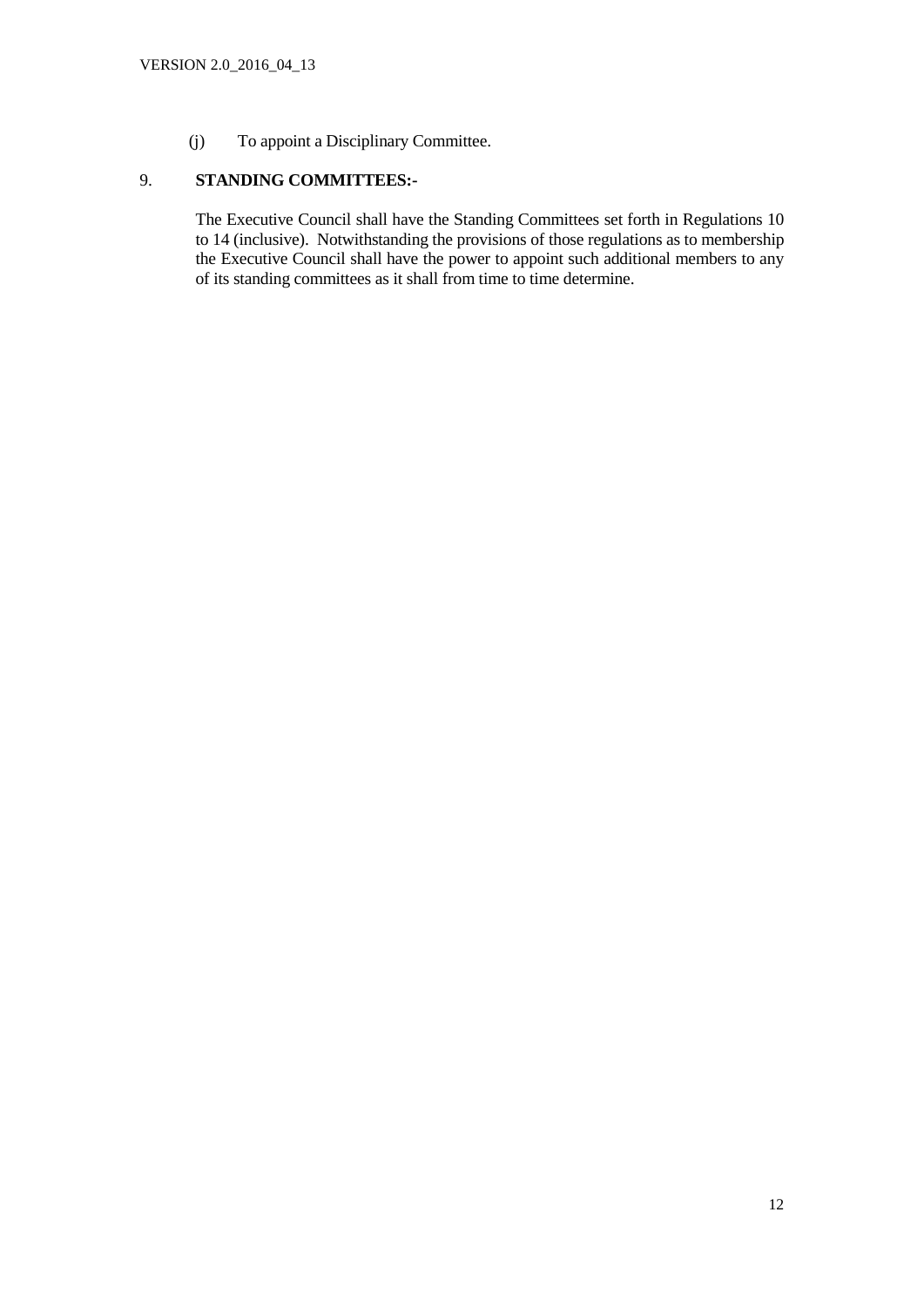#### 10. **THE FINANCE COMMITTEE:-**

| (a) | <b>MEMBERSHIP:</b>         | The total membership shall be at least 7 made up<br>as follows:-                 |  |
|-----|----------------------------|----------------------------------------------------------------------------------|--|
|     | CHAIRMAN:                  | The Chairman.                                                                    |  |
|     | <b>MEMBERS EX OFFICIO:</b> | The Vice-Chairman and the Bursar.                                                |  |
|     | <b>MEMBERS:</b>            | Two members of the Executive Council<br>(1)<br>elected by the Executive Council. |  |
|     |                            | Two Benchers who are Judicial Office<br>(11)                                     |  |

#### (b) POWERS AND FUNCTIONS

(i) To liaise and operate in conjunction with the Finance Committee of the Bar Council and to take full account of any relevant resolution, request or recommendation of the Bar Council or the Benchers and thereafter to make recommendations to the Executive Council on the rates of subscription and the classes of subscriber to the Inn and to the Bar Library.

Holders elected by the Benchers.

- (ii) To prepare annual accounts of the Inn.
- (iii) To administer the funds of the Inn including the charitable funds.
- (iv) To exercise the powers of investment and borrowing on behalf of the Executive Council.
- (v) To discuss with the Library Committee the annual running costs of the Library of the Inn and the Bar Library and to make provision therefor.
- (vi) To be responsible for the administration of the secretariat of the Inn.

#### 11. **THE LIBRARY COMMITTEE**

- (a) MEMBERSHIP: The total membership shall be at least 5 made up as follows:- CHAIRMAN: The Vice-Chairman.
	- MEMBERS: (i) Two members of the Executive Council elected by the members of the Executive Council.
		- (ii) Two Benchers who are Judicial Office Holders elected by the Benchers.
- (b) POWERS AND FUNCTIONS
	- (i) To administer the Library of the Inn.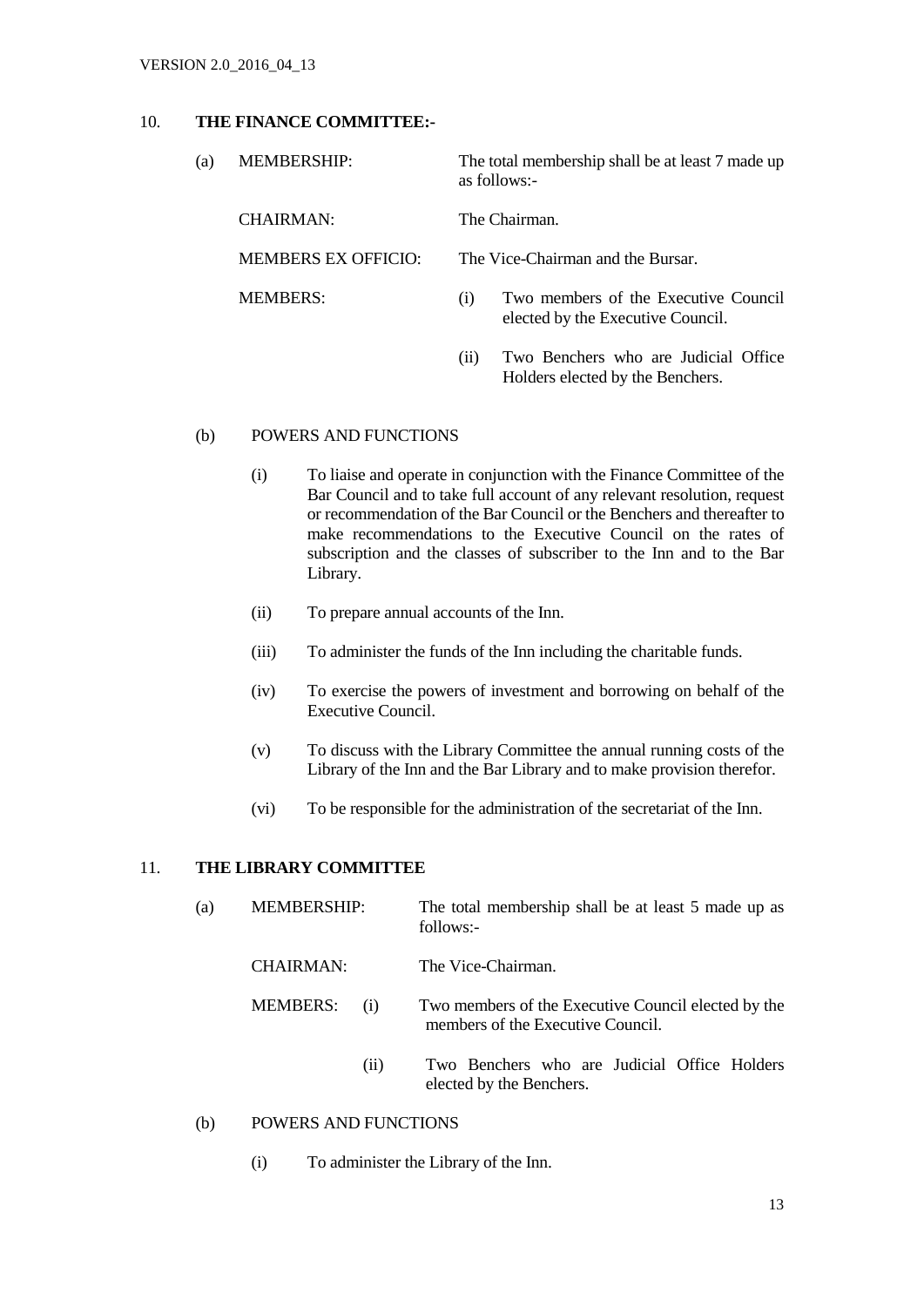(ii) To liaise with the Member Services Committee of the Bar Council and facilitate the efficient and effective administration of the Bar Library and its staffing.

## 12. **THE EDUCATION COMMITTEE**

| (a) | <b>MEMBERSHIP:</b>       | The total membership shall be at least 6 made up<br>as follows:           |
|-----|--------------------------|---------------------------------------------------------------------------|
|     | <b>CHAIRMAN:</b>         | The Chairman.                                                             |
|     | <b>MEMBER EX OFFICIO</b> | The Vice Chairman.                                                        |
|     | MEMBERS: (i)             | Two members of the Executive Council elected by<br>the Executive Council. |
|     | (i)                      | Two Benchers who are Judicial Office Holders<br>elected by the Benchers.  |

#### (b) POWERS AND FUNCTIONS

- (i) To liaise and operate in conjunction with the Education Committee of the Bar Council and to take full account of any relevant resolution, request or recommendation of the Bar Council, and if thought fit, make recommendations to the Executive Council on any matter relating to:-
	- (a) legal education;
	- (b) pupillage;
	- (c) the provision of facilities for continuing education, including refresher courses for practising barristers.
- (ii) To review and make recommendations to the Executive Council on general policy on qualifications for admission.

#### 13. **DISCIPLINARY COMMITTEES**

- (i) Any charge of failing to comply with the duties specified in section 8.01 of the Code of Conduct preferred by the Professional Conduct Committee of the Bar Council against a barrister or any appeal from the Summary Panel shall be heard and determined by a Committee nominated for the purpose by the Executive Council, called a Disciplinary Committee.
- (ii) Subject to (vii) hereof a Disciplinary Committee shall consist of a Chairman ("The Committee Chairman") and not less than five and not more than seven other persons.
- (iii) The Committee Chairman shall be a Judge or a retired Judge.
- (iv) A Disciplinary Committee shall include as two of its members two lay persons ("the lay members") selected by the Committee Chairman from a panel of not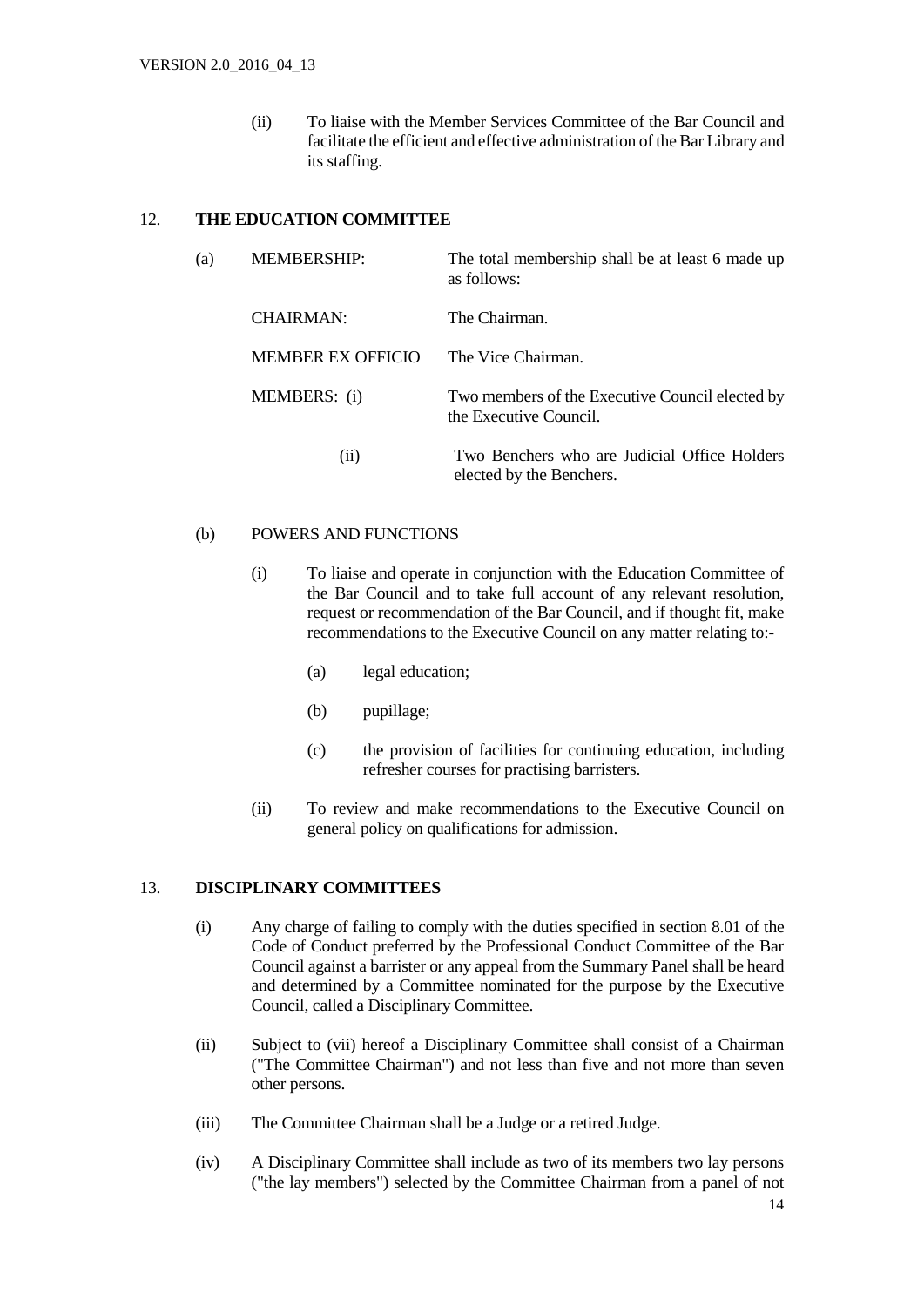less than seven lay persons nominated by the Lord Chief Justice of Northern Ireland for that purpose.

- (v) Subject to (viii) hereof, of the other members of a Disciplinary Committee not less than four and not more than five shall be barristers in independent practice.
- (vi) Of the barristers in independent practice who are members of a Disciplinary Committee not less than two shall be members of the Bar Council.
- (vii) Where, in any particular case, the Committee Chairman is of the opinion that it is appropriate that a solicitor should serve on a Disciplinary Committee, he shall select one solicitor from a panel of not less than five solicitors of at least ten years' standing nominated by the President of the Incorporated Law Society of Northern Ireland for that purpose in which event such solicitor will sit as a member of the Disciplinary Committee in addition to the members appointed in accordance with the provisions of (i) - (vi) hereof.
- (viii) When the barrister charged is an employed barrister one of the barrister members of the Disciplinary Committee may be an employed barrister, in which event such employed barrister will sit as a member of the Disciplinary Committee in addition to the members appointed in accordance with the provisions of (i)-(vi) hereof.
- (ix) A member of the Professional Conduct Committee at any time that the matters to which the charge relates were being considered by such Committee shall not be eligible to serve on the Disciplinary Committee which hears and determines the charge.
- (x) If any member of a Disciplinary Committee, other than the Committee Chairman, becomes unable to act or disqualified from acting before the commencement of the hearing the Committee Chairman may, before such commencement, nominate another qualified person to act in his place.
- (xi) If a member other than the Committee Chairman becomes unable to continue to act or disqualified from continuing to act after the commencement of the hearing the remaining members of the Disciplinary Committee shall be entitled to proceed with the hearing and no objection shall be competent on the ground that the number of members of the Disciplinary Committee is less than the number prescribed by any of the other provisions of this Regulation or on the ground that one of more members of the Disciplinary Committee has or may have become unavailable to act or disqualified from acting.
- (xii) If the Committee Chairman becomes unable to act or disqualified from acting before the commencement of the hearing the Executive Council shall nominate a new Committee Chairman in his stead.
- (xiii) If the Committee Chairman becomes unable to continue to act or disqualified from continuing to act after the commencement of the hearing the Executive Council shall nominate a new Committee Chairman in his stead and the hearing shall start afresh before the same Disciplinary Committee but with the new Committee Chairman as its Chairman.
- (xiv) If a Disciplinary Committee in the course of the hearing forms the view that the facts presented or agreed could sustain a charge of an offence other than that formulated it may add or substitute an alternative charge or amend the preferred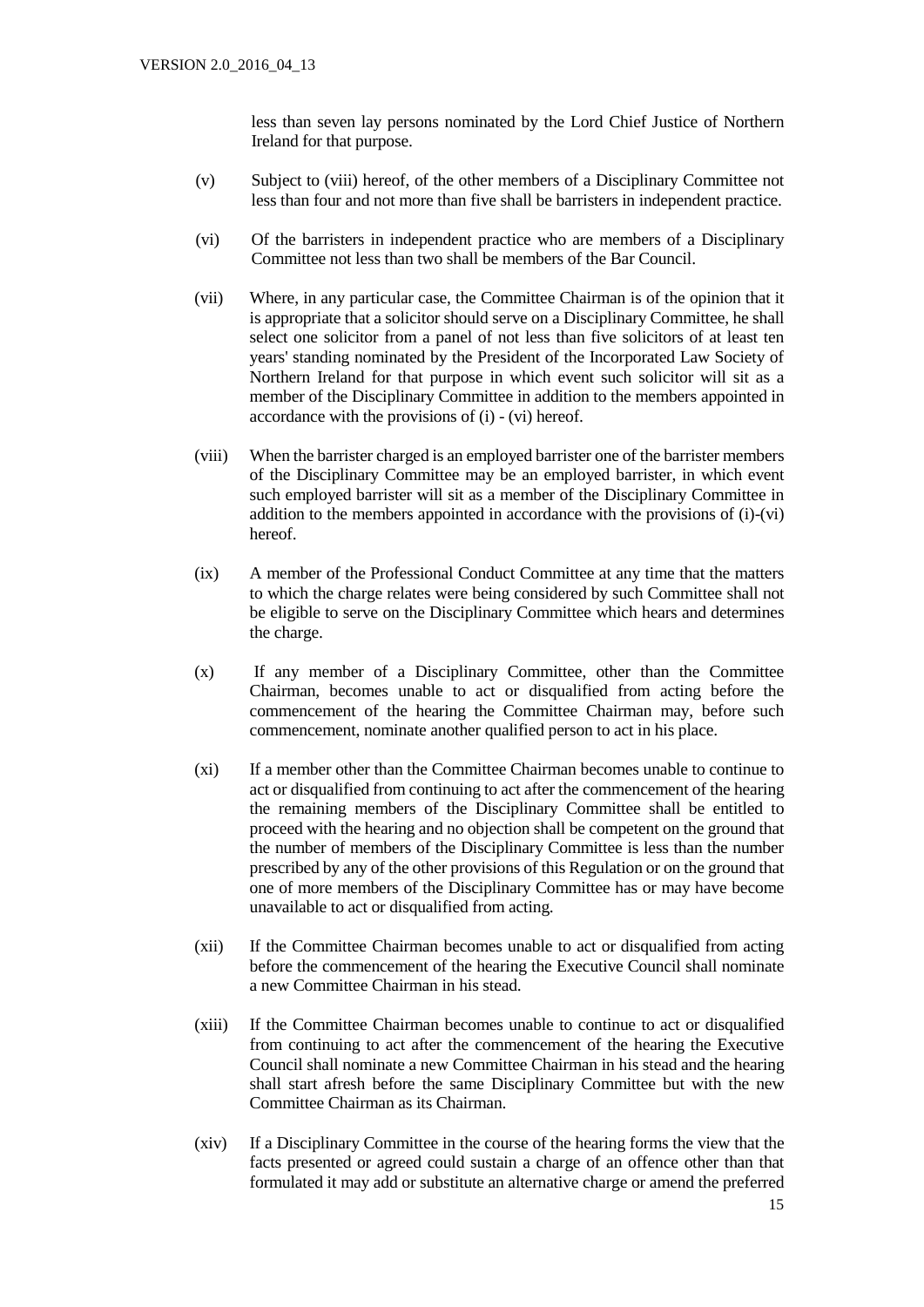charge. In the event of it doing so the hearing may proceed or on the application of the barrister or person registered under the Establishment Directive charged the Disciplinary Committee may adjourn the hearing for such period of time as may seem fit in the circumstances.

- (xv) A Disciplinary Committee shall act in the name of and on behalf of the Inn.
- (xvi) A Disciplinary Committee shall have the power contained in the bye-laws of the Disciplinary Committee of the Inn or such other powers as may from time to time be conferred on it by the Executive Council and shall have power to direct that evidence before it shall be given on oath or affirmation.
- (xvii) A barrister may appeal from any decision of a Disciplinary Committee against him and the appeal shall be heard and determined by a Disciplinary Appeal Committee.
- (xviii) A Disciplinary Appeal Committee shall have the powers contained in the Disciplinary Appeals Rules and such other powers (if any) as may be from time to time conferred on the Committee.
- (xix) The hearing before the Disciplinary Committee shall be in public.
- (xx) Where the Disciplinary Committee is hearing an appeal from the Summary Panel, the barrister shall have a waivable right to have the appeal heard in public.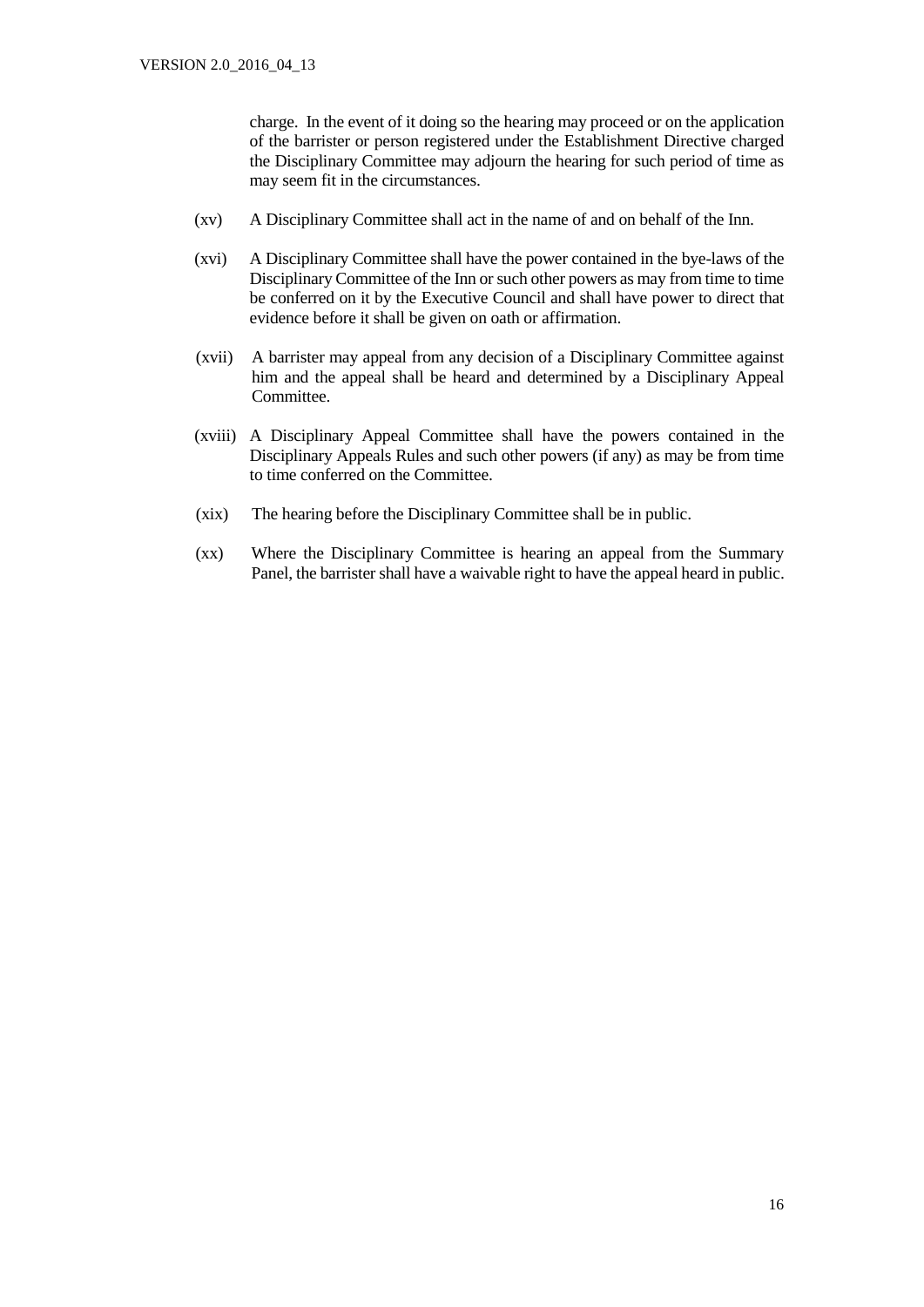#### 14. **FITNESS TO PRACTISE RULES**

#### **Introduction**

 1. These Rules enact the procedure by which any issue whether a barrister is unfit to practise, as defined in these Rules, shall be governed, and make provision for the establishment of Medical Panels, Medical Appeal Panels and the nomination of Medical Advisors.

#### **Definitions**

- 2. In these Rules:
	- (a) "The Treasurer" means the Treasurer from time to time of the Benchers of the Inn of Court of Northern Ireland.
	- (b) "Medical Panel" means a Medical Panel as provided for in rule 3 of these Rules;
	- (c) "Appeal Panel" means an Appeal Panel as provided for in rule 3 of these Rules;
	- (d) "the Respondent" means the barrister whose standing is referred to a Medical Panel pursuant to the procedure prescribed by these Rules;
	- (e) "Medical Advisor" means a registered medical practitioner appointed for the purposes of performing medical (including psychiatric) examinations on barristers, and providing advice to Medical and Appeal panels;
	- (f) "The Under Treasurer" means the Under Treasurer of the Benchers of the Inn of Court of Northern Ireland;
	- (g) "Unfit to practise" when used to describe a barrister means that he is incapacitated by reason of ill health and:
		- (1) the barrister is suffering from serious incapacity due to his physical or mental condition (including any addiction); and
		- (2) as a result the barrister's fitness to practise is seriously impaired; and
		- (3) this suspension from, or the imposition of conditions on, his acting as a barrister is necessary for the protection of the public.

#### **Composition of Panels**

- 3. (1) To provide for the constitution of the Medical Panel, the Benchers shall appoint the following to serve for a period of 3 years at a time:
	- (i) Two Judge Benchers, of whom one shall sit on each Medical Panel;
	- (ii) Two barrister Benchers, of whom one shall sit on each Medical Panel;
	- (iii) Two lay people, of whom one shall sit on each Medical Panel.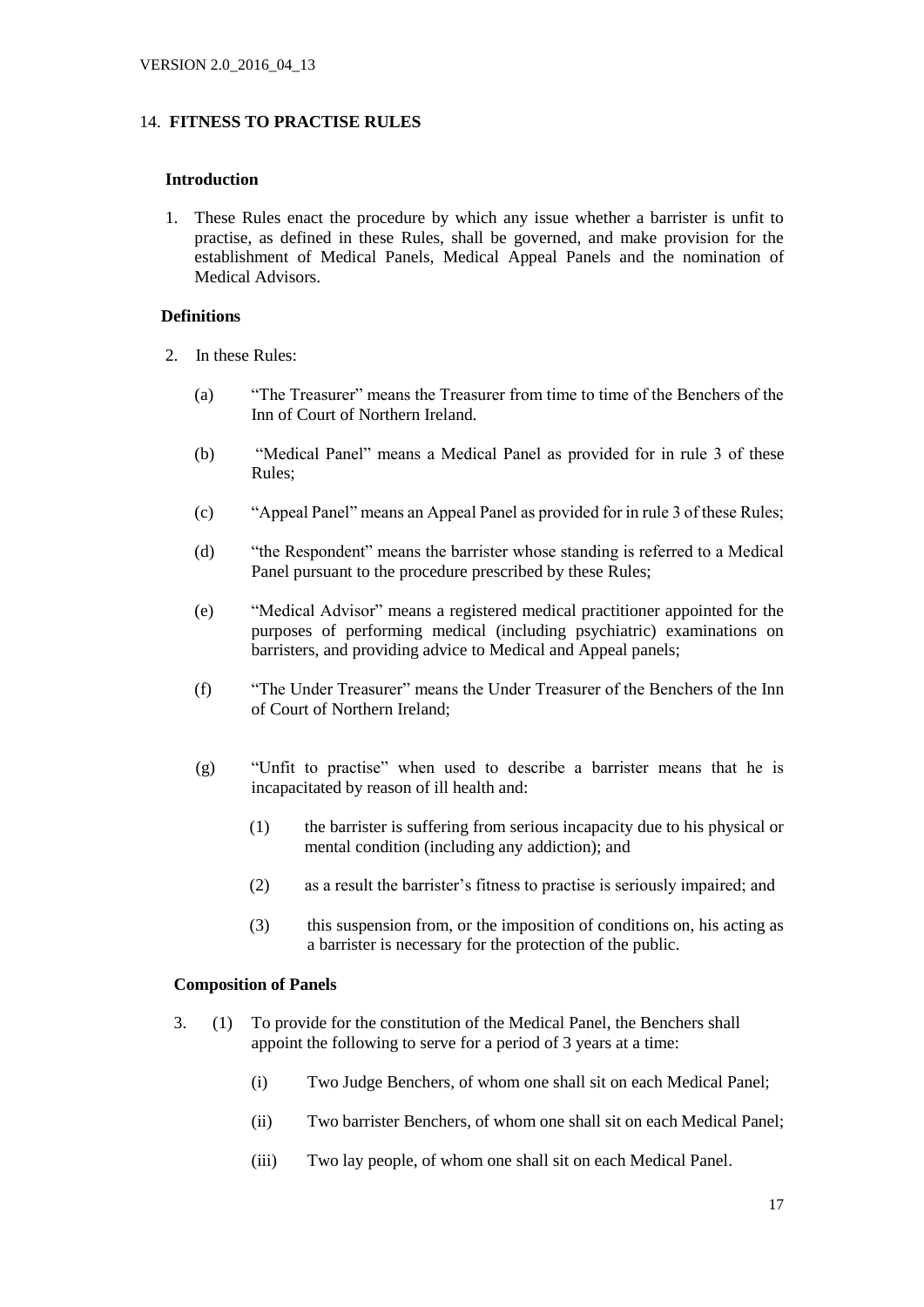- (2) To provide for sittings of the Appeal Panel, the Benchers shall appoint for a period of 3 years at a time, the following, other than those appointed under paragraph (1) above:
	- (i) Two Judges who are Benchers, one of whom shall sit on each Appeal Panel;
	- (ii) Two barristers who are Benchers, one of whom shall sit on each Appeal Panel;
	- (iii) Two lay people, one of whom shall sit on each Appeal Panel.
- (3) The Judge serving on any Medical Panel or Appeal Panel shall act as Chairman thereof. No person appointed under Rule 3(1) shall be eligible to be appointed under Rule 3(2).
- 4. (1) In the event that a member of a Medical Panel or Appeal Panel becomes unable or unavailable to serve generally in that capacity, the Benchers shall appoint a replacement who will serve for the remainder of the 3 year term.
	- (2) In the event that a member of a Medical Panel or Appeal Panel becomes unable or unavailable to serve or continue to serve for the purposes of a particular enquiry, the replacement shall assume his appointment for the remainder of the 3 years for which he has been appointed.

#### **Referral to a Medical Panel**

 5. Where information in writing or a complaint in writing is received by the Benchers concerning any barrister holding a practising certificate which raises the question whether that barrister is unfit to practise, the Treasurer shall consider whether to refer the case to a Medical Panel.

The Treasurer may also, at his own instigation, or at the instigation of the Benchers, initiate an investigation into any matter which raises the question whether a barrister is unfit to practise.

- 6. The Treasurer shall refer a case to a Medical Panel if:
	- (a) having been referred to him under rule 5 above, the Treasurer considers a barrister may be unfit to practise for medical reasons, or
	- (b) a barrister requests the Treasurer in writing to refer his or her case to a Medical Panel.
- 7. As soon as practicable after it has been decided to refer a case to a Medical Panel, the Under Treasurer shall notify the Respondent of the decision in writing, and provide a copy of the Rules. The letter of notification shall:
	- (a) contain a summary of the reasons why the case has been referred to a Medical Panel;
	- (b) lay down a fixed time and date (normally not less than fourteen and not more than twenty-one days from the date of the letter) for a preliminary hearing of the Panel to take place; one alternative date and time shall also be given;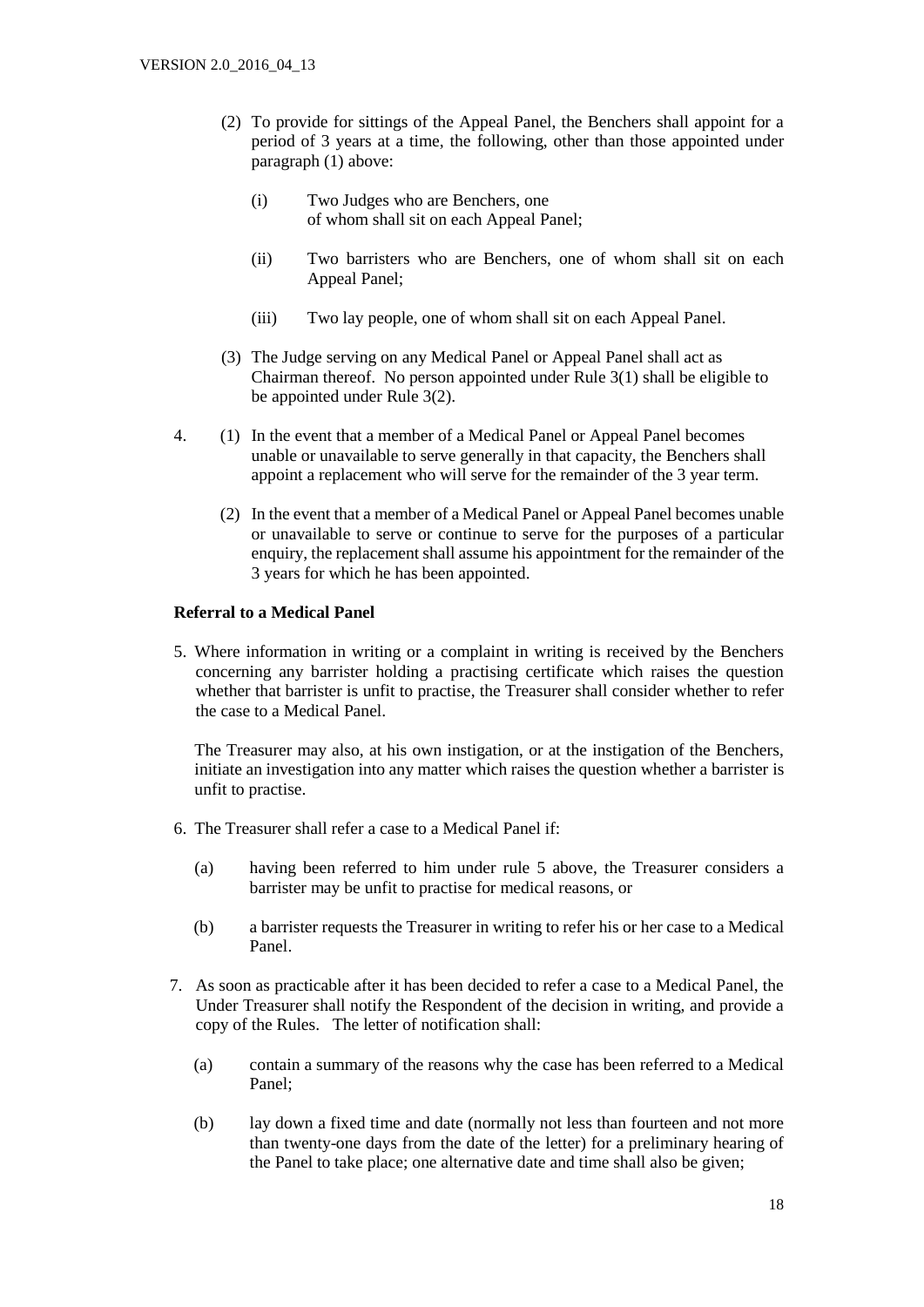(c) the letter shall invite the Respondent to accept one or other of each of the dates proposed, or, in the alternative, to provide a written representation, within fourteen days of the date thereof, to the Under Treasurer, objecting to each of the dates, with reasons, and providing two further alternative dates. Any such representation shall be given to the Under Treasurer not more than fourteen days after the date of the letter of notification. The Treasurer shall consider any such representation and either confirm one of the original dates or re-fix the hearing;

if no such representation is received within fourteen days of the date of the letter of notification the hearing shall take place on the date and time fixed pursuant to rule 7(b) above;

the Treasurer's decision, which shall be notified in writing to the Respondent by the Under Treasurer, shall be final. A hearing date, once fixed, shall be vacated only in exceptional circumstances;

- (d) inform the Respondent that he is entitled to make representations in writing or orally, by himself, or by another member of the Bar, or a solicitor, and that he may produce medical evidence, provided that a proof of such evidence shall have been submitted prior to the hearing; but subject to the discretion of the Chairman of the Panel to consider any form of evidence placed before it;
- (e) inform the Respondent that he may be invited to attend within a period of time upon an Appointed Medical Advisor nominated by the Panel to carry out an examination of the Respondent, and be requested to authorise disclosure of his medical records;
- (f) inform the Respondent of his right to appeal as provided in rule 17 below.

#### **Procedure and Powers of Medical Panels**

- 8. At any hearing of a Medical Panel the proceedings shall be governed by the rules of natural justice, subject to the following:
	- (a) the procedure shall be informal, the details of which shall be at the discretion of the Chairman of the Panel;
	- (b) the Respondent shall be entitled to make representations in writing or orally, by himself or by another member of the Bar or a solicitor on his behalf, and may produce medical evidence, provided (but subject to the discretion of the Chairman of the Panel to consider any form of evidence placed before it) that a proof of such evidence shall have been submitted at a reasonable time prior to the hearing;
	- (c) the attendance of the Respondent shall be required. Should he fail to attend, the hearing may proceed in his absence provided the Panel are satisfied that this course is acceptable, and that all proper steps requiring the Respondent's attendance have been taken and that no acceptable explanation for the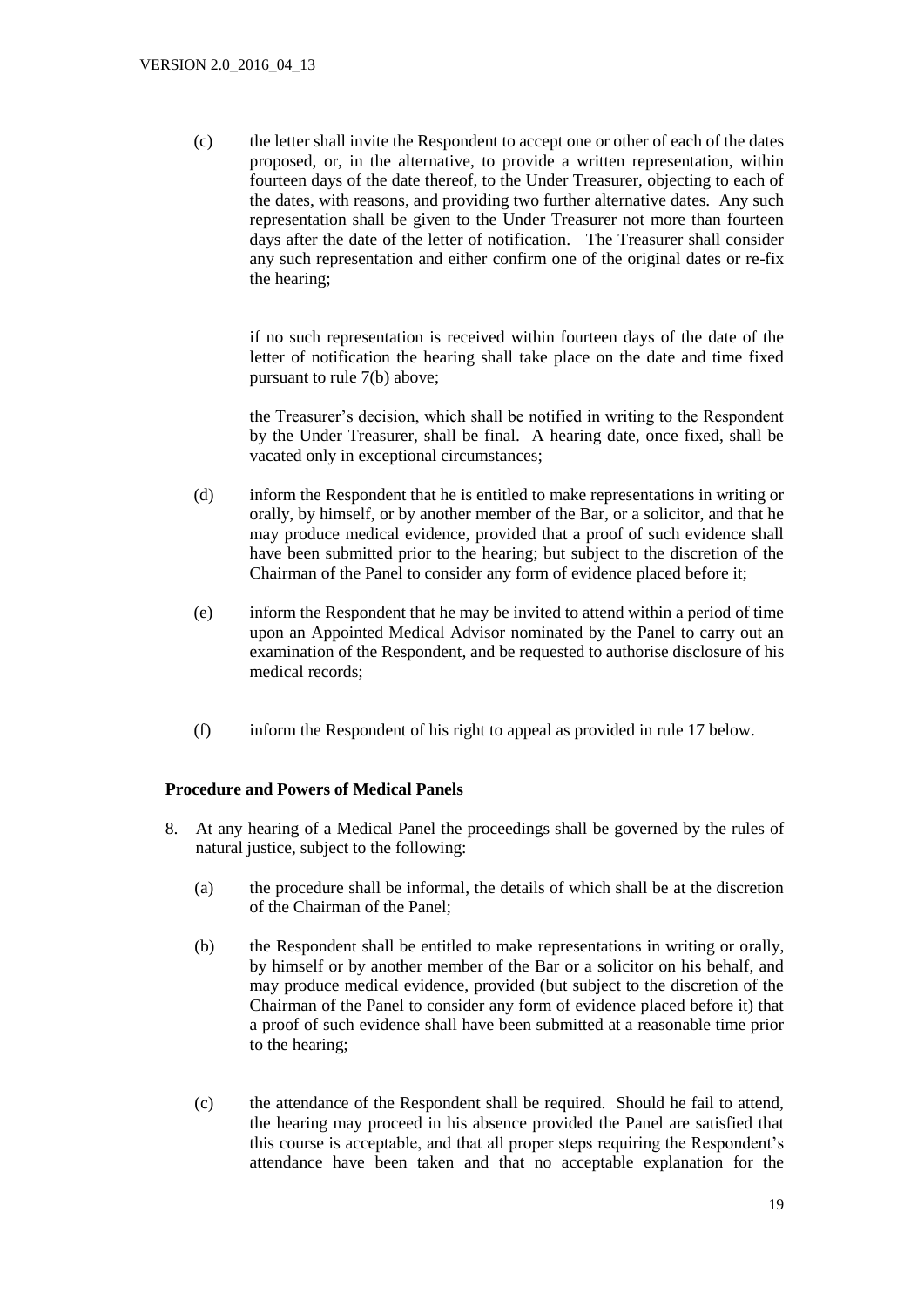Respondent's absence has been provided. But if an acceptable explanation has been provided, the Panel may adjourn the hearing;

- (d) a Medical Advisor nominated by the Panel shall be present whenever any proceedings are held under these Rules. When a Respondent is not present, the Panel shall maintain a record of any advice given by the Medical Advisor. When a Respondent is in attendance the advice of the Medical Advisor shall be given before the Respondent. Any advice given by the Medical Advisor during the private deliberations of the Panel shall subsequently be repeated before the Respondent. The Respondent shall be given the opportunity to make representations on the contents of the advice given by the Medical Advisor;
- (e) the hearing shall not be in public unless so requested by the Respondent and in that event a record shall be taken electronically. The tape of the hearing shall be retained for two years or until any related charges of professional misconduct against the Respondent arising out of the case have been finally disposed of through the Bar Council's procedure for complaints and any appeal procedure has been exhausted, whichever period is the longer;
- (f) should the Panel decide that an adjournment is necessary, it may adjourn the hearing for such period and to such time and place, and upon such terms, as it may think fit.
- 9. If the members of a Medical Panel are not unanimous as to any decision, the decision shall be that of a simple majority. The Medical Advisor shall not be entitled to vote on this decision.
- 10. At the conclusion of a preliminary hearing of a Medical Panel, the Panel:
	- (a) may give preliminary directions for a full hearing by the Panel, including:
		- (i) a direction within a specified period of time that an Medical Advisor nominated by the Panel shall carry out an examination of the Respondent;
		- (ii) a direction that the Respondent authorise disclosure of his medical records to such Medical Advisor;
	- (b) shall advise the Respondent that should he fail to comply with a direction made under rule 10(a) above, the Panel hearing his case shall be entitled to draw such adverse inferences as it may consider appropriate in the circumstances of such refusal;
	- (c) may recommend to the Benchers that the barrister be suspended from practice, or prohibited from accepting or carrying out any direct professional access instructions (either unconditionally or subject to conditions) for a specified period, which should not, save in exceptional circumstances exceed 3 months pending the full hearing of the Panel. A period of interim suspension or prohibition should not be recommended unless the Panel is satisfied that it is necessary for the protection of the public;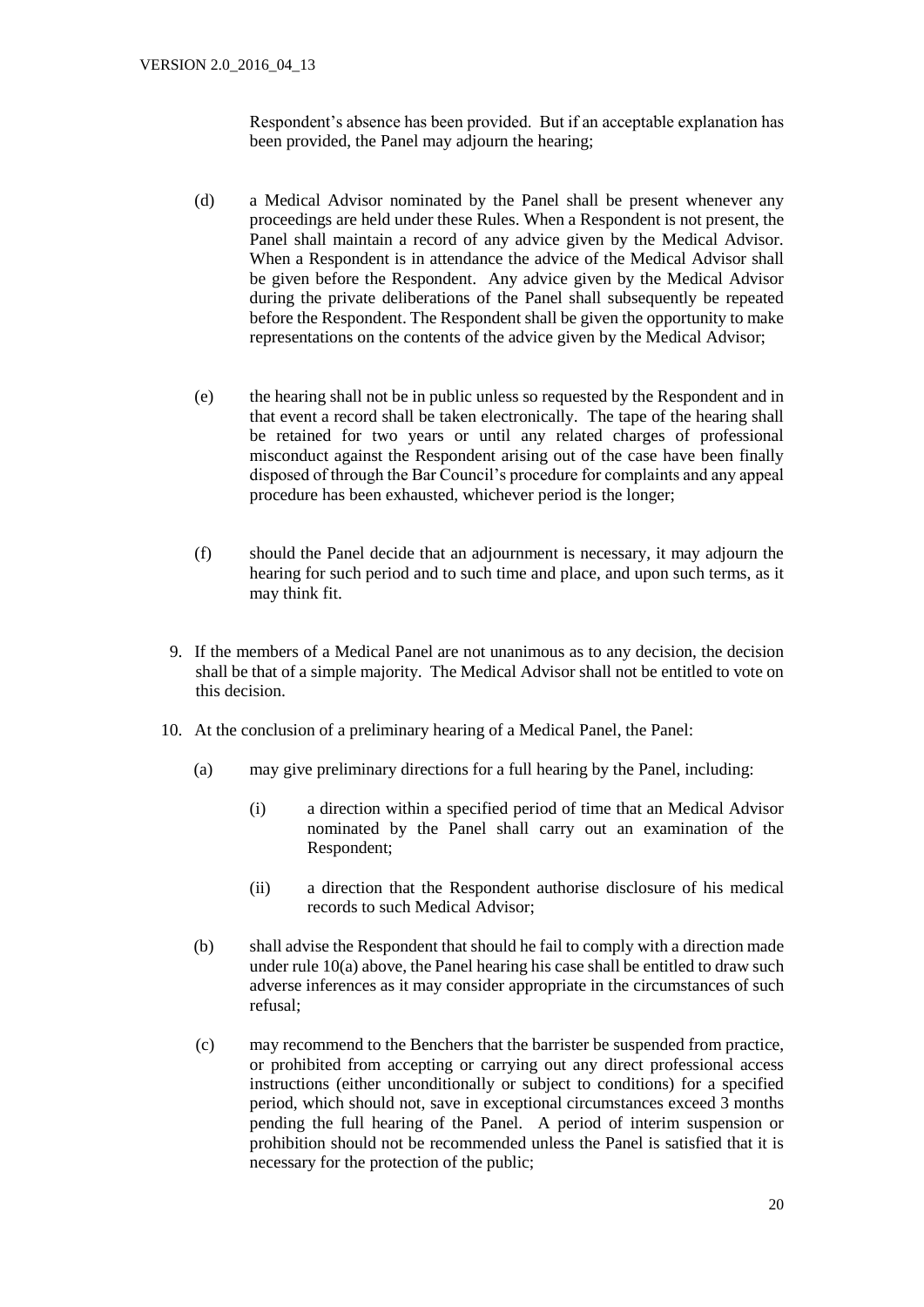- (d) in lieu of recommending a period of suspension or prohibition under (c) above, may accept from the Respondent an undertaking in writing in terms satisfactory to the Panel. Such undertaking shall be that the Respondent:
	- (i) be immediately suspended from practice, or, in the alternative;
	- (ii) will not accept or carry out any direct professional access instructions,

until the full hearing has been completed and the Panel has given its decision.

- (e) may accept from the Respondent an undertaking or undertakings in writing in terms acceptable to the Panel (and subject to such conditions and for such a period as the Panel may agree) as to the conduct of the Respondent's practice pending the conclusion of the full hearing;
- (f) shall set down in writing, signed by the Chairman of the Panel, the decision of the Panel, including the terms of any directions given under rule 10(a) above, and the period and terms of any interim suspension or prohibition recommended under rule 10(c) above, or any undertaking accepted under rule  $10(d)$  or (e) above;
- (g) shall, if a period of interim suspension or prohibition is recommended under rule 10(c) above, or a written undertaking is accepted under rule 10 (d) above:
	- (i) fix a time and date within the period of suspension or prohibition recommended, or to which the undertaking relates, or alternatively, inform the Respondent so that a date and time will be fixed by the Chairman and notified to the Respondent not less than fourteen days previous to such date, that, unless a Medical Panel has concluded proceedings, a Panel shall be convened for the purpose of Appealing the matter;
	- (ii) inform the Respondent of his right to appeal the matter prior to the date fixed in (1) above as provided in rule 14 below;
	- (iii) inform the Respondent of his right of appeal as provided in rule 17 below.
	- (iv) inform the Respondent that he is entitled to request an expedited full hearing of the Medical Panel, whereupon the Chairman may so direct a hearing.
- 11. If a Medical Panel shall decide to give directions under Rule 10(a) above, as soon as practicable after the report of any examination requested has been carried out, or declined, and a summary of the case against the Respondent has been prepared on behalf of the Panel, the Under Treasurer shall by letter notify the Respondent with the intent of fixing a full hearing. The letter shall:
	- (a) contain:
		- (i) the summary of the case against the Respondent;
		- (ii) a copy of any report produced by the Medical Advisor nominated to carry out an examination of the Respondent;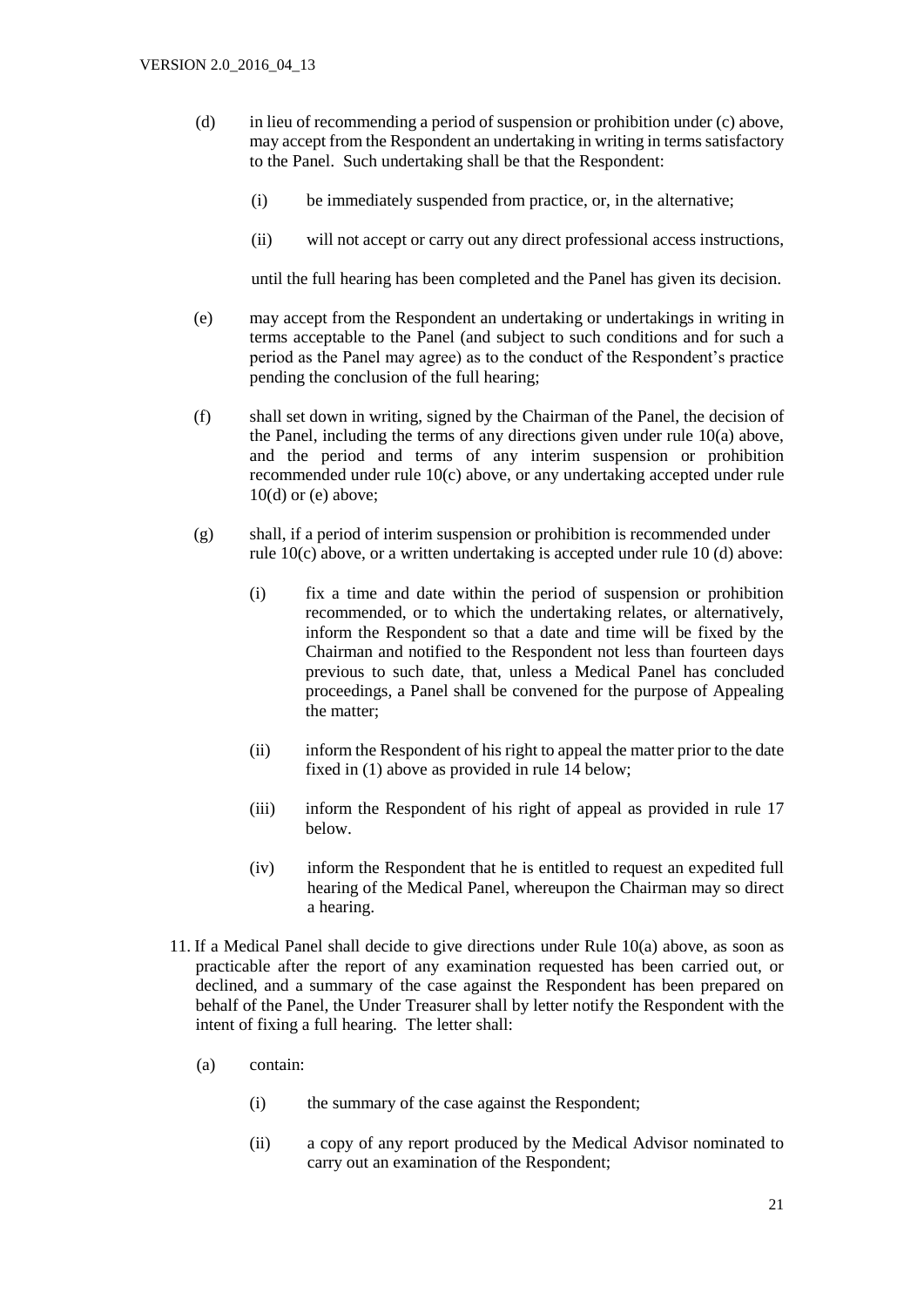- (b) lay down a fixed time and date (normally not less than fourteen and not more than twenty-one days from the date of the letter) for a full hearing of the Panel to take place, and provide an alternative date;
- (c) require the Respondent to accept one or other of the dates proposed, or, in the alternative, to provide a written representation to the Under Treasurer, objecting to both dates with reasons, and providing two further alternative dates not more than twenty-one days from the date of the letter of notification. Any such representation shall be provided to the Chairman of the Medical Panel not more than fourteen days from the date of the letter of notification;

the Chairman of the Medical Panel shall consider this representation and either confirm one of the original dates or re-fix the hearing. If no such representation is received within fourteen days of the date of the letter of notification the hearing shall take place at the time and date first fixed pursuant to rule 11(b) above. The Chairman's decision, which shall be notified in writing to the Respondent by the Under Treasurer, shall be final. Once fixed, a hearing date shall be vacated only in exceptional circumstances and with the agreement of the Chairman of the Medical Panel;

- (d) inform the Respondent of his right to appeal as provided in rule 17 below.
- 12. At any full hearing of a Medical Panel the provisions of rule 8 shall apply. The Respondent shall be entitled to require the attendance of any Medical Advisor whose report is in evidence before the Panel and shall be entitled by himself or by another member of the Bar or a solicitor to cross-examine any Medical Advisor. Should the Respondent require this facility he shall give prior notice within seven days of the receipt of the medical report.
- 13. At the conclusion of a full hearing of a Medical Panel, the Panel:
	- (a) may decide to take no action;
	- (b) if satisfied that the Respondent is or may become unfit to practise may recommend to the Benchers one or more of the sanctions or conditions set out herein under rules 13(c), (d) and (e) below;
	- (c) may recommend a period of interim suspension from practise or interim prohibition from accepting or carrying out any direct professional access instructions (either unconditionally or subject to conditions) of up to six months, but shall inform the Respondent that such period of interim suspension or interim prohibition shall be continued without any further decision of a Panel unless determined at an appeal of his case as provided in rule 14 below;
	- (d) may recommend an indefinite period of suspension or prohibition from accepting or carrying out any direct professional access instructions;
	- (e) may recommend that the Respondent's right to continue to practise, or to resume practice after any period of suspension or prohibition from accepting or carrying out any direct professional instructions, be made subject to such conditions as the Panel may think fit, including, without prejudice to the generality of the foregoing:
		- (i) a requirement that the Respondent should attend one or more Appointed Medical Advisors for regular examination whose report(s)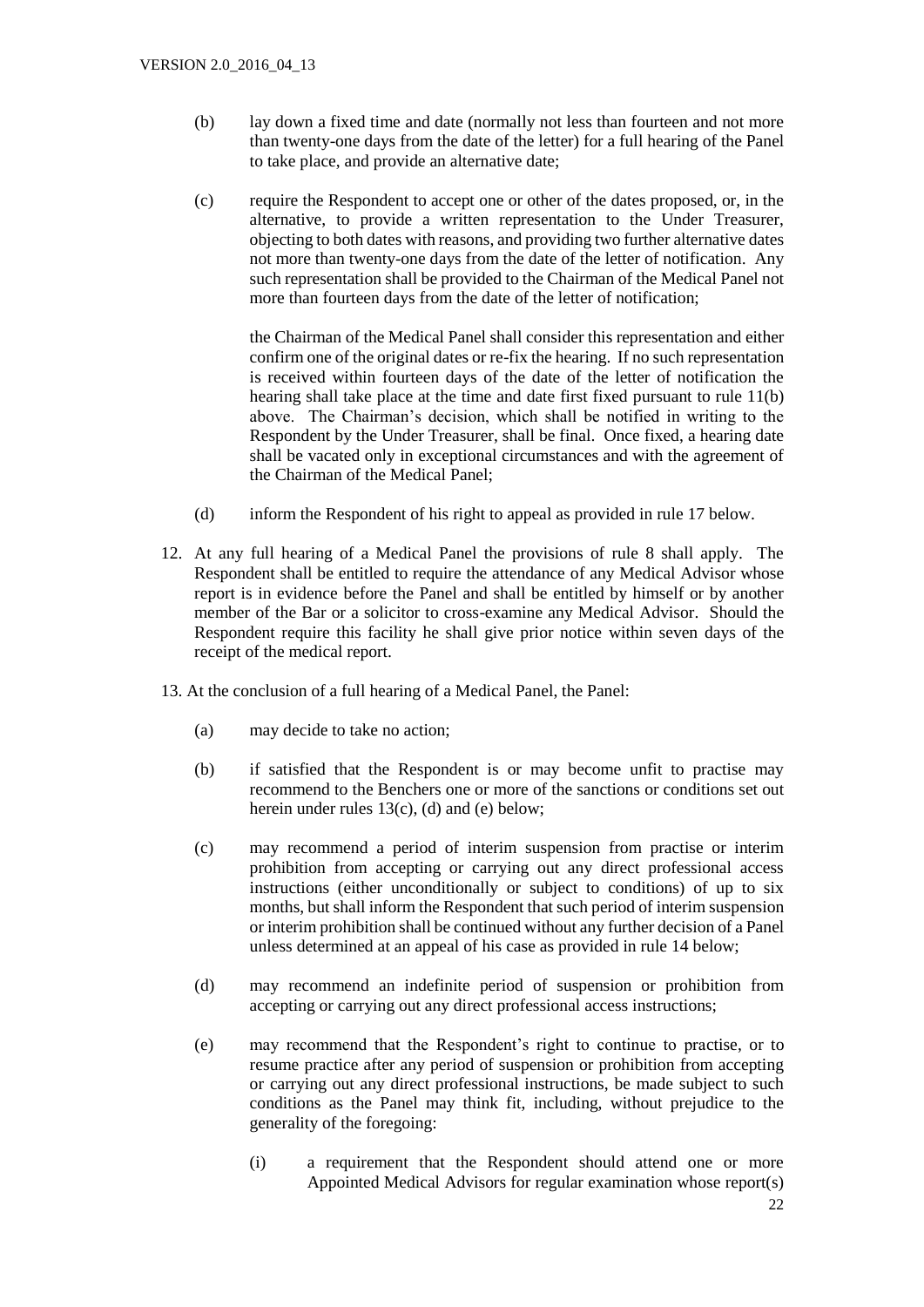should be made available to the Medical Panel when considering the case;

- (ii) a requirement that the Respondent should attend one or more clinics or hospitals as the Panel may decide for the purposes of treatment in respect of any physical or mental condition which the Panel may think is or may become a cause of the Respondent's unfitness to practise;
- (f) in lieu of taking any of the measures provided for under rule 13(b) above the Panel may accept from the Respondent one or more undertakings in writing satisfactory to the Panel referring to such period of suspension or prohibition and any conditions which the Panel would have imposed or made under rules 13 (c), (d) and (e) above;
- (g) shall inform the Respondent of his right to request a Panel to Appeal his case as provided in rule 14 below;
- (h) shall inform the Respondent of his right of appeal as provided in rule 17 below;
- (i) shall inform the Respondent that to attempt to practise during a period of suspension or to attempt to accept or carry out any direct professional instructions during a period of prohibition or, if the Respondent's right to continue to practise is subject to one or more conditions, not to comply with any such condition, would be serious professional misconduct likely to result in a charge of professional misconduct and a hearing before a Disciplinary Tribunal;
- (j) shall set down in writing signed by the Chairman of the Panel the decision of the Panel and the terms of any suspension or prohibition recommended, conditions recommended, or undertakings accepted.
- 14. At any time, during a period of suspension or prohibition imposed or undertaken, or in the event of a significant change in circumstances or other good reason, the Respondent may make a request in writing to the Treasurer for a Panel to be convened to hear an Appeal in his case. Where a significant change in circumstances, or good reason is relied upon, the letter must set out the details of any such alleged change in circumstances or good reason. On receipt of such a letter the Treasurer may in his discretion convene a Panel, or refuse the request. In either case the Treasurer shall inform the Respondent in writing of his decision but shall not be obliged to give reasons. The Treasurer's decision shall be final.
- 15. At any time during which a Respondent is subject to a period of suspension or prohibition or is practising subject to conditions made pursuant to these Rules, a Respondent may make an Appeal in writing, and the Treasurer may in his discretion convene a Panel to hear any appeal made by the Respondent.
- 16. When a case is referred for appeal to a Panel under rules 14 or 15 above:
	- (a) there shall be a rehearing of the case by the Panel and the provisions of rules 8, 9, and 12 above shall apply save that copies of the report of any expert or any proof of evidence referred to at any previous hearing of a Medical Panel in respect of the same case may be referred to;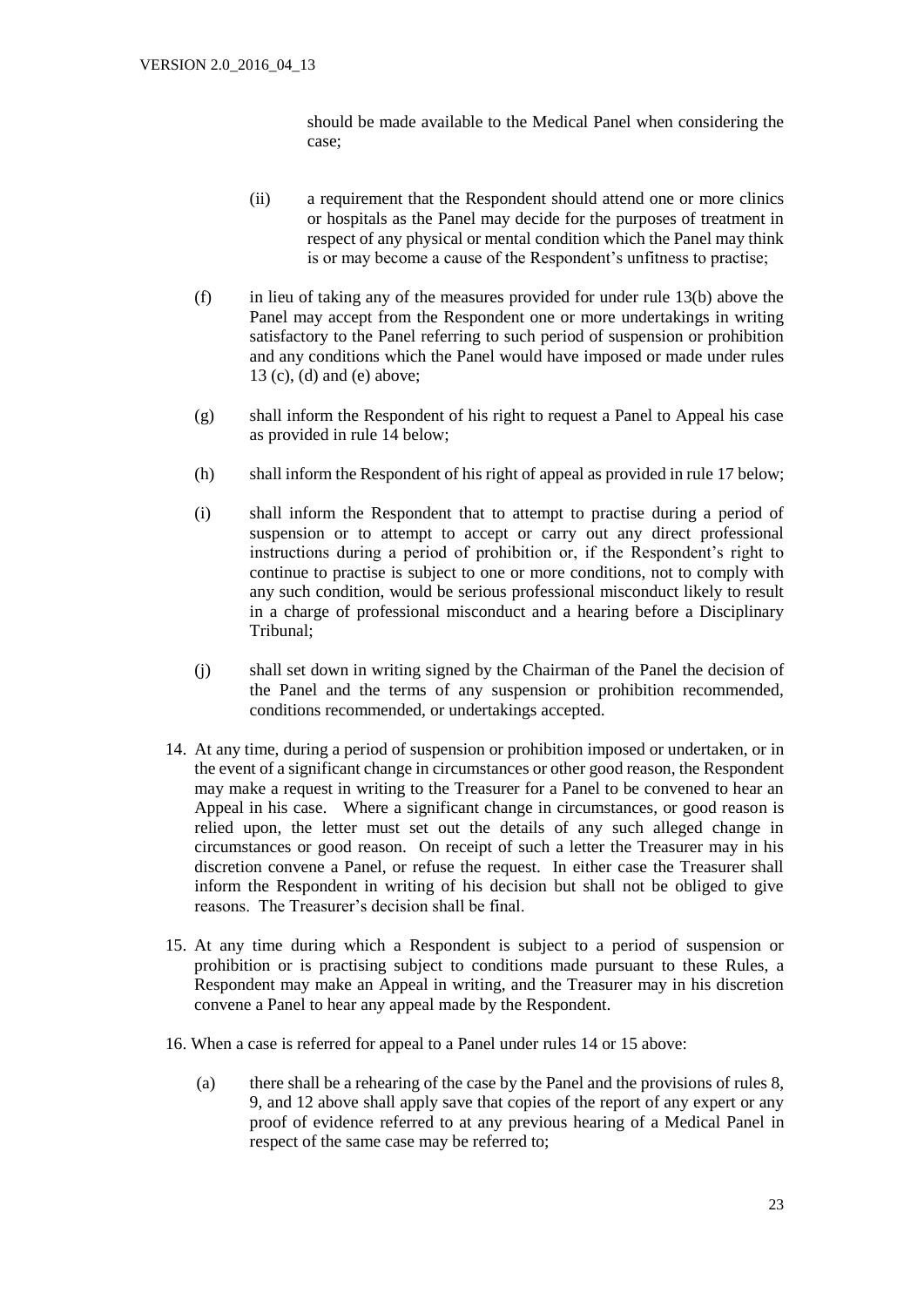- (b) unless agreed in writing between the Chairman of the Panel and the Respondent that any of the provisions contained in rules 7, 10 and 11 shall not apply, there shall be a preliminary as well as a full hearing of the Panel and the provisions contained in rules 7, 10, 11 and 13 above shall apply thereto.
- 17. A Respondent may by letter served on the Under Treasurer not more than fourteen days after the date of the relevant decision of the Benchers give notice of his wish to appeal against the decision.

#### **Appeals**

- 18. As soon as practicable after receipt of a letter in accordance with rule 17 above the Under Treasurer shall convene an Appeal Panel and write to the Respondent notifying him of a fixed time and date (normally not less than fourteen and not more than twentyone days from the date of receipt of the letter) for the hearing to take place. The Respondent may make a written representation, addressed to the Chairman of the proposed Appeal Panel, objecting to the date with reasons and providing two further alternative dates. Any such representation must be received by the Chairman of the Appeal Panel not more than fourteen days from the date of the letter of notification. The Chairman shall consider any such representation and either confirm the original date or re-fix the hearing. If no such representation is received within fourteen days of the date of the letter of notification the hearing shall take place at the time and place originally notified to the Respondent. The Chairman's decision, which shall be notified in writing to the Respondent by the Under Treasurer, shall be final. Once fixed, a hearing date shall be vacated only in exceptional circumstances and with the agreement of the Chairman of the Appeal Panel.
- 19.The proceedings before an Appeal Panel shall be by way of a rehearing and the provisions of rules 8 and 12 above shall apply as if for references therein to the Medical Panel and the Chairman of the Medical Panel for the purposes of a full hearing of a Medical Panel there were substituted references respectively to the Appeal Panel and the Chairman of the Appeal Panel, save that copies of the report of any expert or any proof of evidence referred to at any hearing of a Medical Panel in respect of the same case may be referred to.
- 20. At the conclusion of the hearing, the Appeal Panel:
	- (a) may allow the appeal and decide to take no action;
	- (b) confirm the decision that is the subject of the appeal;
	- (c) may exercise any of the powers of a Medical Panel as set out in rules  $13(c)$ , (d), (e), and (f) above;
	- (d) shall inform the Respondent of his right to request the Treasurer to convene a Panel to consider his case as provided in rule 14 above;
	- (e) shall inform the Respondent that to attempt to practise during a period of suspension or to attempt to accept or carry out any direct professional access instructions during a period of prohibition or, if the Respondent's right to continue to practise is subject to one or more conditions, not to comply with any such condition, would be serious professional misconduct likely to result in a charge of professional misconduct and a hearing before a Disciplinary Tribunal;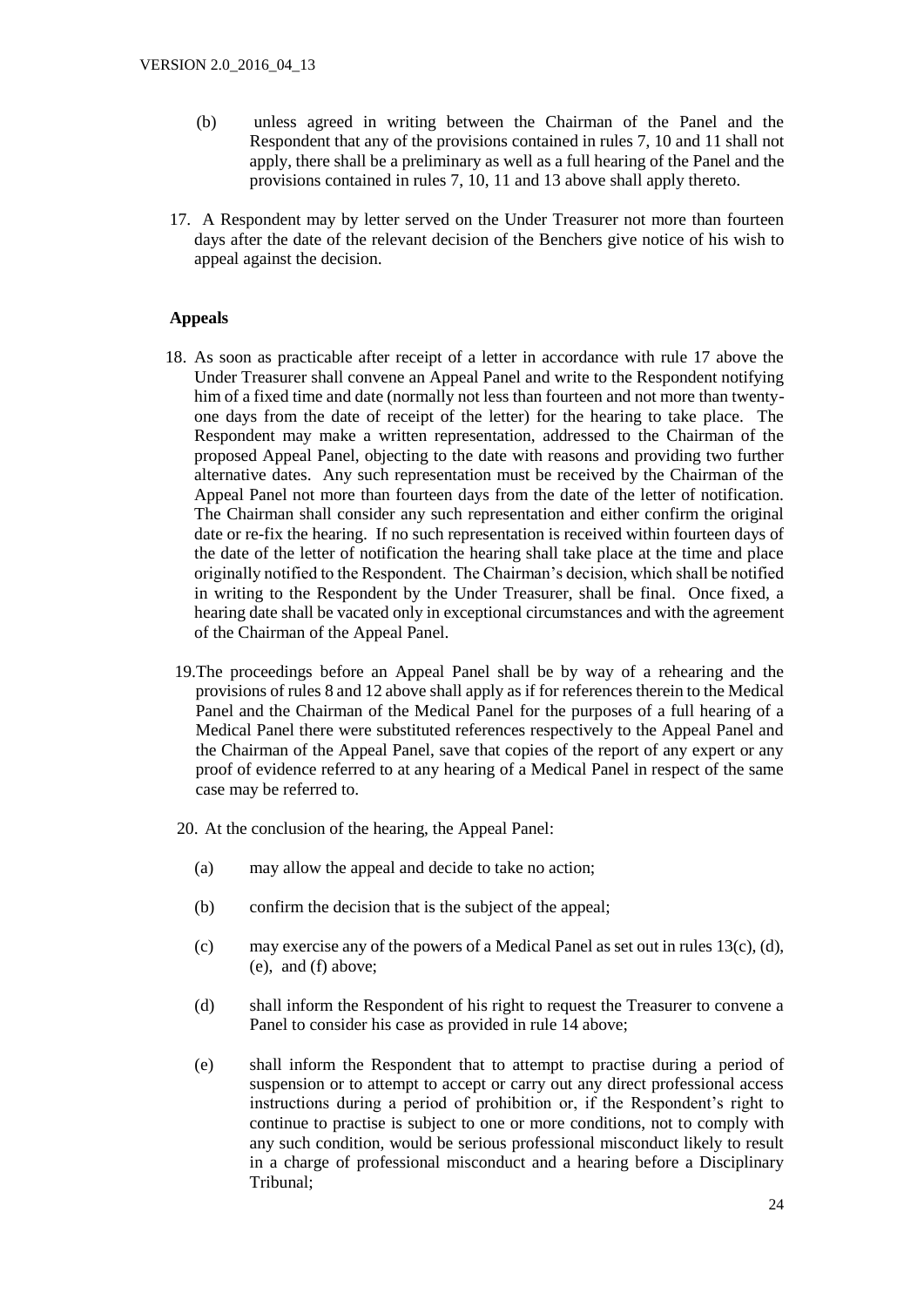- (f) shall set down in writing signed by the Chairman of the Panel the decision of the Panel and the terms of any suspension or prohibition recommended, conditions recommended, or undertakings accepted. If the members of the Panel are not unanimous as to the decision the decision shall be that of the majority of them.
- 21. A pending appeal to an Appeal Panel shall not operate as a stay of any period of suspension or prohibition from accepting or carrying out any direct professional access instructions or any conditions or the terms of any undertaking which is the subject of the appeal.
- 22. There shall be no right of appeal from the recommendation of an Appeal Panel.

#### **Costs**

23. A Medical Panel and an Appeal Panel shall have no power to award costs.

#### **Confidentiality of medical reports**

24. A Respondent's medical records and any report prepared for or submitted to a Medical Panel or an Appeal Panel shall not be used for any other purpose than is provided for in these Rules and shall not be disclosed to any other person or body without the consent in writing of the Respondent.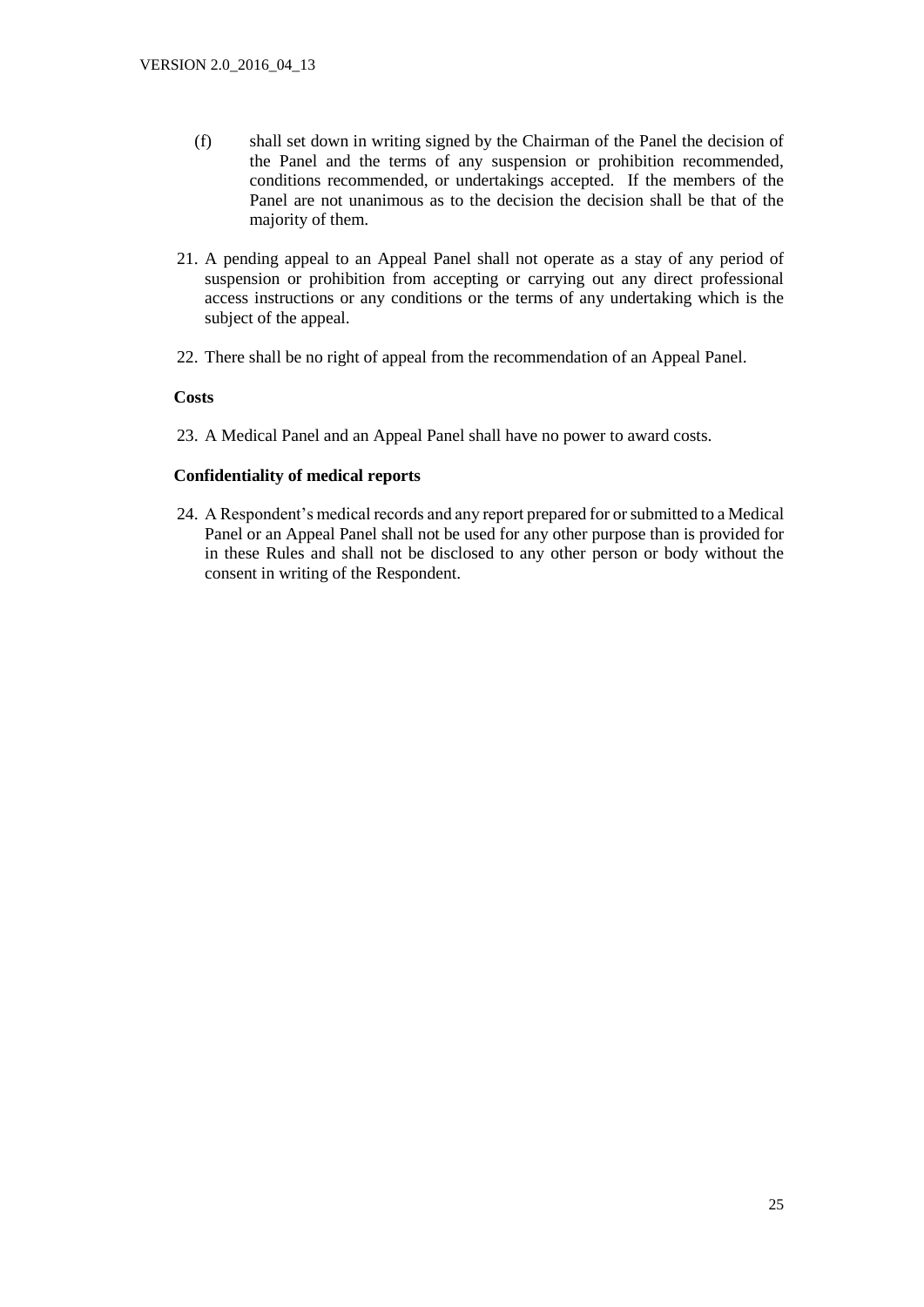#### **Report and Publication of Decisions**

- 25. As soon as practicable after the Benchers have considered the recommendations of a Medical Panel hearing or an Appeal Panel hearing, the Under Treasurer shall confirm the decision to the Respondent in writing.
- 26. (1) Unless the decision of the Benchers considering recommendations of a Medical Panel full hearing or an Appeal Panel hearing is to take no action and the Respondent is permitted to continue to practise without being subject to any conditions, the Treasurer shall communicate brief details thereof in writing to the following:
	- (a) the Lord Chancellor;
	- (b) the Lord Chief Justice;
	- (c) the Judges of the High Court and of the County Court
	- (d) the Attorney General;
	- (e) the Director of Public Prosecutions;
	- (f) the Chairman of the Bar Council;
	- (g) the Chairman of the Professional Conduct Committee;
	- (h) the Respondent;
	- (i) the Treasurers of the Respondent's Inn of Call and of any other Inns of which he is a member.
	- (2) The Lord Chief Justice may, in his discretion, further communicate details to such others as he deems appropriate in light of the nature and extent of the Respondent's practice.

#### **Service of documents**

 27. Regulation 4 (1) of the Disciplinary Appeals Rules shall apply for the purposes of the service of any documents in connection with the procedures which are the subject of these Rules.

#### 15. **OTHER COMMITTEES**

There shall be such other standing committees or ad hoc committees of the Executive Council with such composition, functions and powers as the Executive Council shall from time to time determine.

# 16. **PROCEEDINGS OF THE EXECUTIVE COUNCIL**

The Executive Council may hold meetings and adjourn and otherwise regulate its meetings as its members shall think fit but so that at least one meeting shall be held in each Term. 5 shall constitute a quorum. Subject as hereinafter provided questions arising at a meeting shall be decided by a majority of votes of those present and voting, and in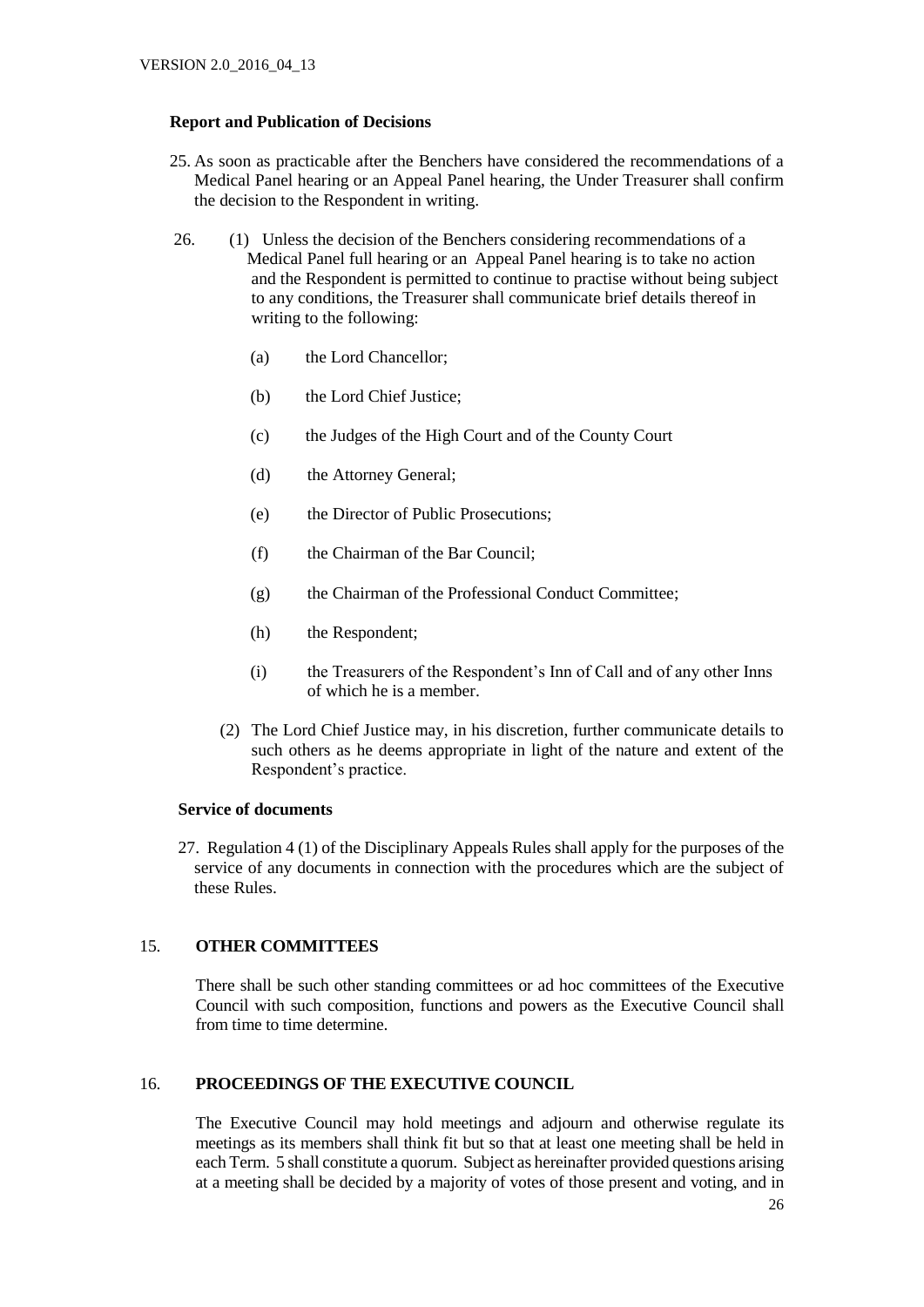the case of an equality of votes the Chairman of the meeting shall have a second or casting vote. If a question be put on an Extraordinary Resolution the requisite number of votes for the passing of the resolution shall be 5 votes cast by members present and voting at a meeting of the members of which notice specifying the intention to propose the resolution as an Extraordinary Resolution has been duly given. If a ballot is demanded by at least one-quarter of those present and entitled to vote the question shall be determined upon a ballot which shall be held (subject to any bye-laws containing provisions in that regard) in such manner as the Executive Council may determine so as best to ensure that every member of the Executive Council shall have the opportunity of voting. No resolution of the Executive Council shall be rescinded except by a resolution passed by a majority or not less than two-thirds of the members present and (being entitled to do so) voting at a meeting of the Executive Council or by a simple majority of the votes of those voting in a ballot on the question demanded under the last preceding provision of the Regulation

- 17. On the request of the Chairman or of not less than 3 members of the Executive Council the Secretary shall summon a meeting of the Executive Council. Four clear days' notice at least of each meeting shall be given unless the Chairman in any case of emergency shall otherwise direct.
- 18. The Chairman shall preside at all meetings of the Executive Council at which he shall be present but if there be no Chairman or if he be absent then the Vice-Chairman shall so preside; but if there be no Vice-Chairman or if he be absent then the members present shall choose one of their number to be Chairman of that meeting.
- 19. The members may at any time invite any person to attend in an advisory capacity at the whole or any part of a meeting or meetings of the Executive Council.
- 20. The Executive Council shall cause proper minutes to be kept of all appointments of officers made by the Council and of the proceedings of all meetings of the Council and of its standing committees and of all business transacted at such meetings and any such minutes of any meeting, if purporting to be signed by the Chairman of such meeting or by the Chairman of the next succeeding meeting, shall be sufficient evidence without proof of the facts therein stated.
- 21. The Executive Council may act notwithstanding any vacancy in its body provided always that in case the members shall at any time be reduced in number to less than 5 they may act as members for the purpose of filling up vacancies in their body but not for any other purpose.

#### **PROCEEDINGS OF COMMITTEES**

- 22. (a) Every committee shall consider matters referred to it by the Executive Council and any other matters within its terms of reference and shall make periodical reports to the Executive Council as to executive action taken by it to implement general policy laid down by the Executive Council in accordance with these Regulations.
	- (b) A committee may refer a matter to the Executive Council or to any other member or to the Benchers. A committee in referring a matter to the Executive Council or to the Benchers shall always state its own views.
	- (c) Any standing or ad hoc committee may from time to time delegate any of its powers to a sub-committee consisting of members of its body or other persons (including officers of the Inn) and may from time to time revoke such delegation.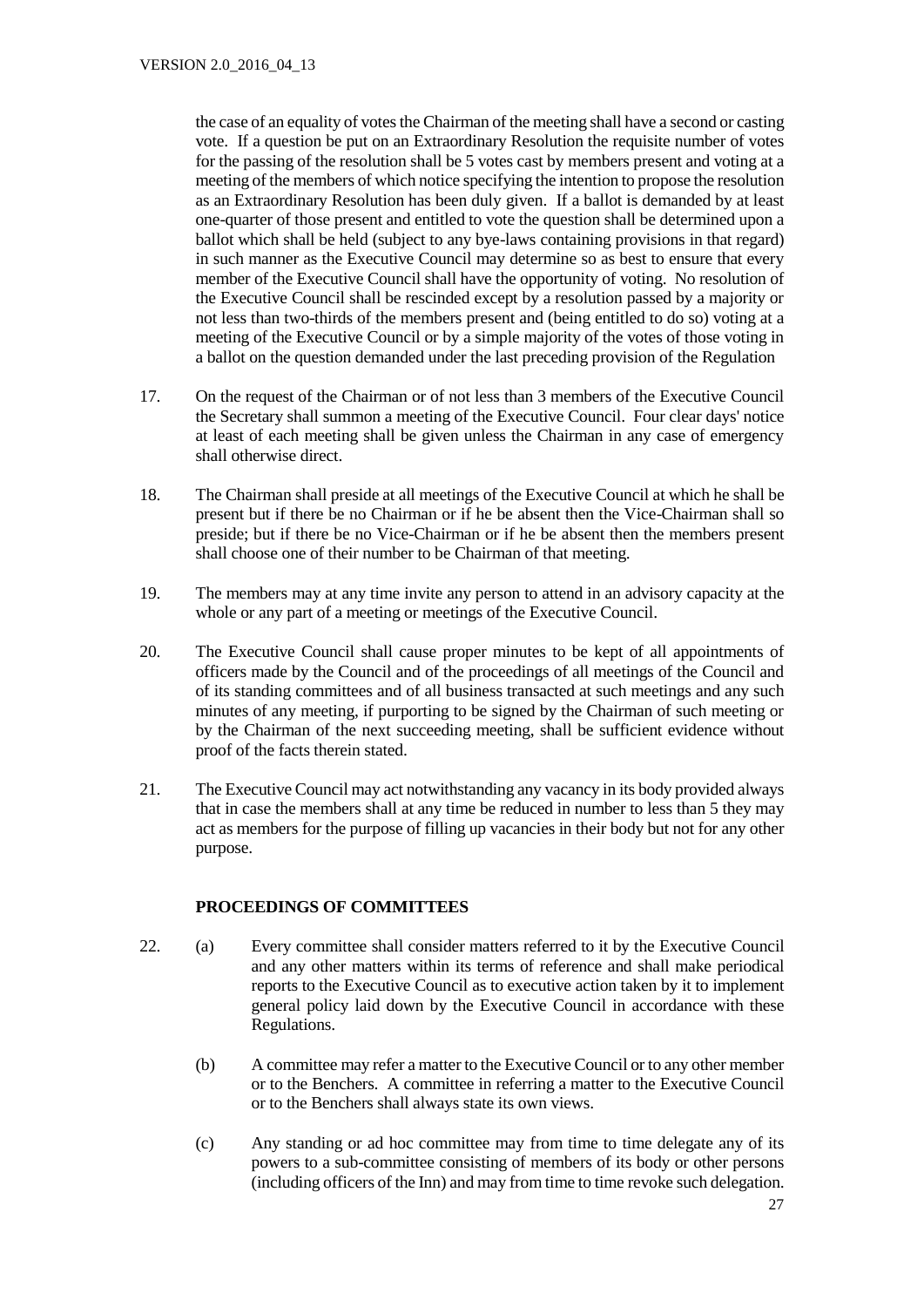Any sub-committee so formed shall conform to any regulations which may be imposed on it by the committee making the delegation.

- (d) Every committee or sub-committee may at any time invite any person to attend in an advisory capacity at the whole or any part of a meeting or meetings of such committee or sub-committee.
- (e) The Chairman of each committee shall take the chair at every meeting of such committee. In the absence of the Chairman, the Vice-Chairman, if any, shall take the chair and in the absence of the Chairman or Vice-Chairman the members actually present shall proceed to elect a Chairman from among their number. Subject as aforesaid each committee and sub-committee shall meet and regulate its business in such manner as its members shall think fit.
- (f) Questions arising at any meeting of any committee or sub-committee shall be decided by a majority of votes. In the case of an equality of votes the Chairman of the meeting shall have a second or casting vote.
- (g) The proceedings of each meeting of any committee shall be entered in books to be kept for the purpose and shall be signed by the Chairman of the meeting or of the next succeeding meeting.

# **THE BAR COUNCIL**

23. The Bar Council shall be an autonomous body for the purposes of its separate duties, powers and functions in the performance of which it shall not be subject to any directions from the Inn. Such duties, powers and functions and its composition and committees are set forth in Constitution of the Bar Council of Northern Ireland dated 12<sup>th</sup> June 2015. For the performance of its duties the Bar Council may use the offices and services of the Inn. The Bar Council shall indemnify the former Bar Council and its members against its liabilities outstanding on the operative date. The Bar Council shall indemnify the Benchers and the Executive Council and its members against its liabilities incurred in the exercise of powers, duties or functions under these Regulations.

#### **ADMINISTRATIVE STAFF OF THE INN**

24. The Executive Council, upon the recommendation of the Bar Council, shall appoint the Chief Executive, the Secretary and such other administrative officers for such periods and with such remuneration as it thinks fit. Such administrative officers shall discharge all such duties as the Executive Council, and the Bar Council and all their respective committees and sub-committees shall assign to them respectively. The Secretary shall be secretary of each committee but may, subject to any direction of the Finance Committee, appoint any administrative officer of the Inn as his deputy for this purpose in relation to any committee either indefinitely or for any particular occasion.

#### **DISQUALIFICATION FROM MEMBERSHIP OF THE INN**

25. (a) The office of Bencher shall be vacated as provided for in these Regulations.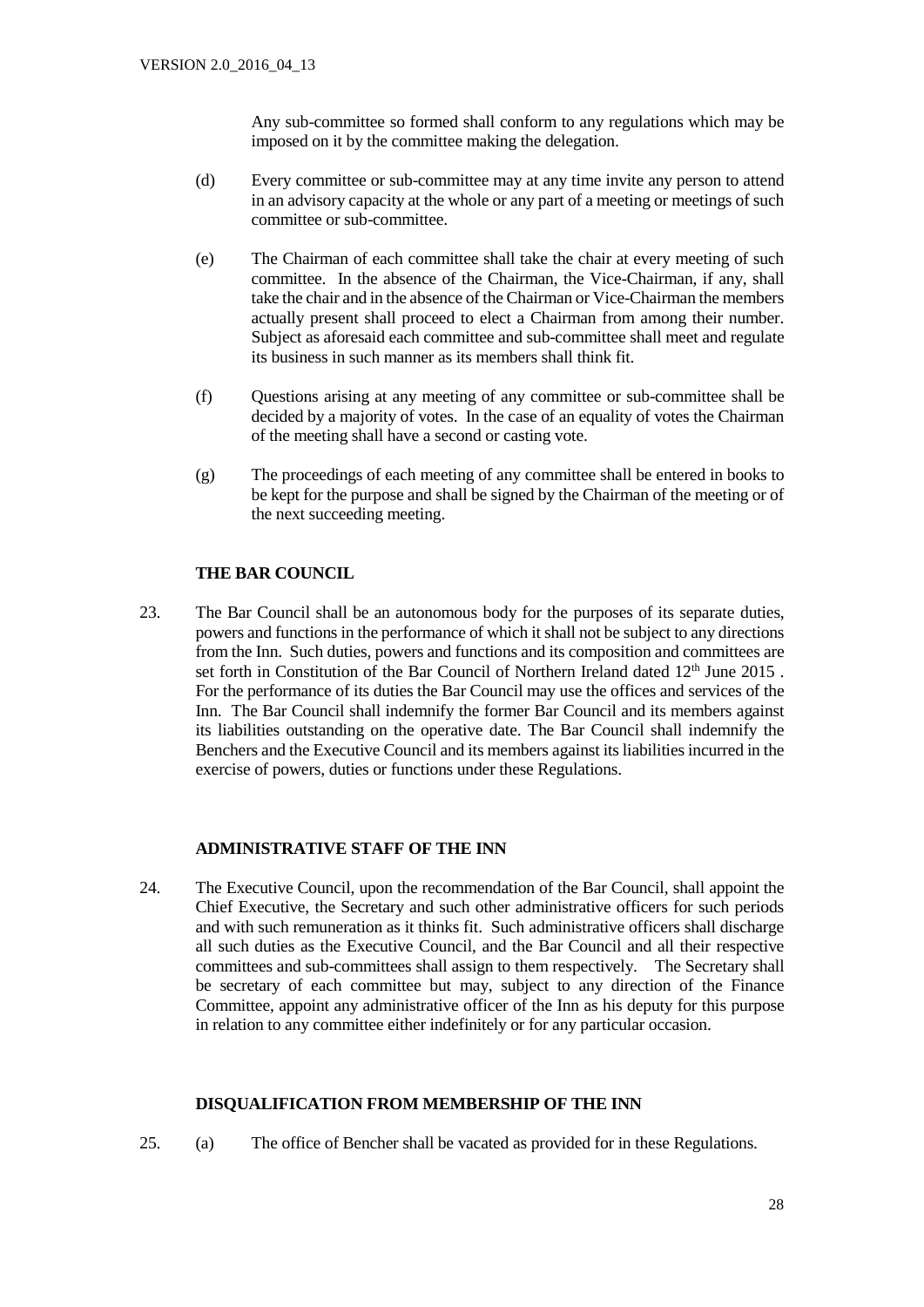- (b) Barrister members of the Inn shall be members of the Inn for life unless disbarred.
- (c) A student of the Inn shall continue to be student of the Inn for life unless he becomes a barrister member of the Inn or resigns or is removed by the Benchers pursuant to these Regulations.
- (d) Persons registered under Article 3 of the Establishment Directive shall remain so unless deregistered or they become registered under Article 10 of the Establishment Directive.

#### **ANNUAL GENERAL MEETING OF MEMBERS OF THE INN**

- 26. An Annual General Meeting of the members of the Inn shall be held once in every year on such date and at such time and place as the Executive Council may determine. At the Annual General Meeting the Executive Council shall present its annual report and accounts. Every Bencher and barrister member of the Inn and persons registered under the Establishment Directive shall be entitled to attend the Annual General Meeting.
- 27. Not less than twenty-eight clear days' notice of an Annual General Meeting shall be given by the posting of a notice in the Bar Library and in such other places (if any) as the Executive Council may from time to time direct. Such notices shall specify the place, the day and the hour of the meeting and the general nature of any matter which is to be brought forward for discussion. The accidental omission to post any such notice in manner provided shall not invalidate the proceedings of any meeting.
- 28. Any Bencher or barrister member of the Inn or persons registered under the Establishment Directive shall be at liberty to bring forward for discussion at an Annual General Meeting any matter provided that subject to the discretion of the Chairman prior notice thereof shall have been given in writing to the Secretary not less than 14 clear days before the date of the meeting.
- 29. No business shall be transacted at an Annual General Meeting unless a quorum is present at the time when the meeting proceeds to business and, save as hereinafter otherwise provided, 25 personally present shall constitute a quorum.
- 30. If within 20 minutes after the time appointed for an Annual General Meeting a quorum be not present the meeting shall stand adjourned to the same day in the next week at the same time and place or at such other time and place as the Chairman of the meeting shall appoint; and if at such adjourned meeting a quorum be not present within 20 minutes from the time appointed for the meeting those persons who are present shall constitute a quorum.
- 31. The Treasurer shall preside as Chairman at every Annual General Meeting and in his absence the Chairman of the Executive Council shall so preside. In the absence of the Chairman the Vice-Chairman shall so preside. If at any Annual General Meeting one of the aforementioned officers be not present after the time appointed for holding the same the persons present shall choose some Bencher or, if no Bencher be present and willing to take the chair, some other person present to preside.
- 32. At any Annual General Meeting no member of the Inn shall be permitted, without the consent of the Chairman of the meeting, to speak more than once or for more than five minutes on the same matter.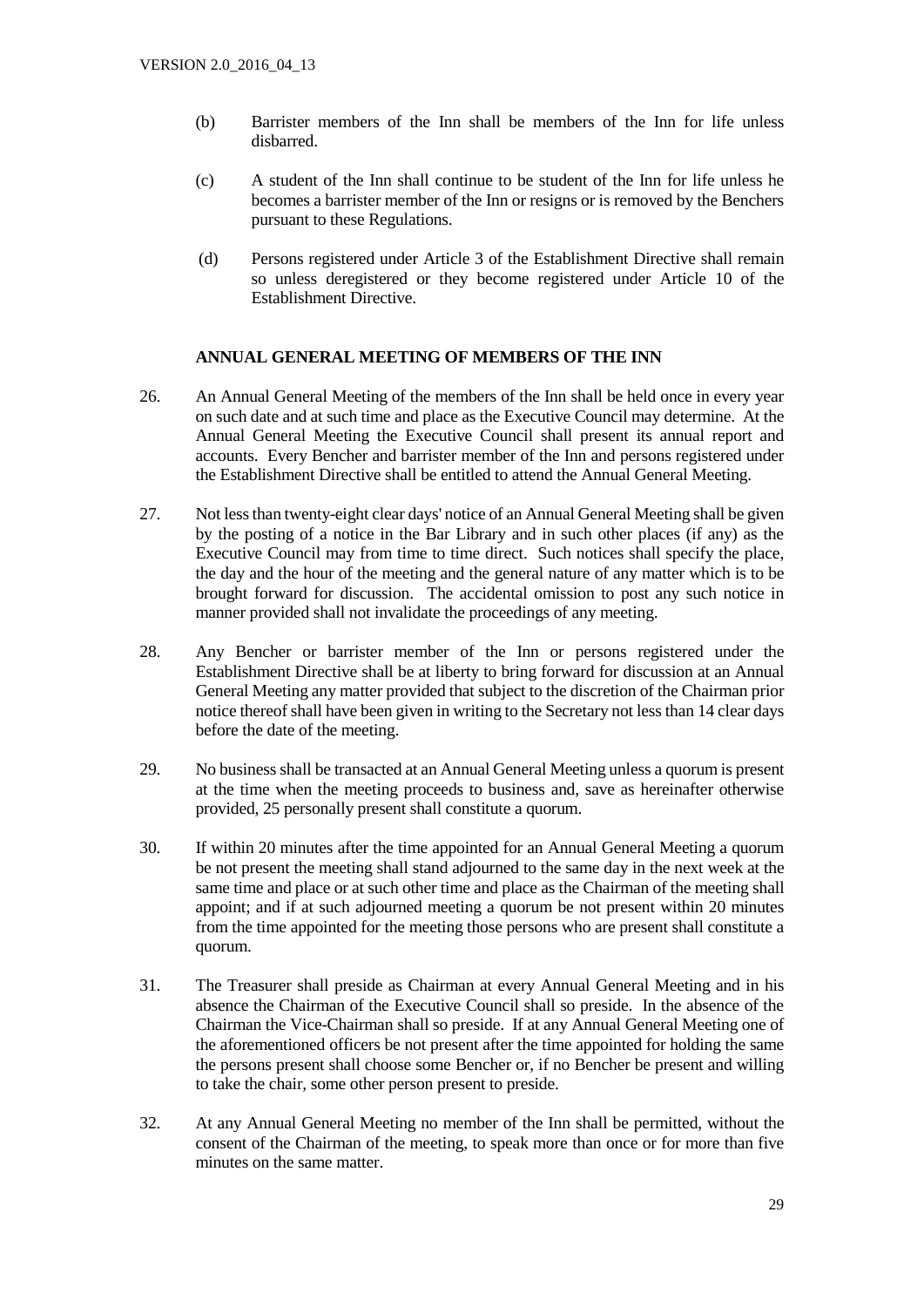# **INVESTMENT AND BORROWING**

- 33. Funds not held upon a charitable trust may be placed on deposit or invested in the purchase of or upon the security of such shares, stocks, funds, securities, lands, buildings, chattels or other investments or property of whatsoever nature and wheresoever situate and whether involving liabilities or producing income or not or upon personal credit with or without security in all respects as if the persons exercising the powers of investment hereby conferred were absolute owners beneficially entitled and so that any investments shall be held in the name of the Trustees from time to time.
- 34. The Executive Council shall have power to borrow and secure any moneys borrowed.
- 35. The powers of investment and borrowing conferred by Regulations 37 and 38 may be exercised at any time and from time to time on behalf of the Executive Council by the Finance Committee.

# **ACCOUNTS AND BOOKS OF ACCOUNT**

- 36. The Executive Council shall cause proper books of account to be kept at such place or places as the Executive Council shall think fit.
- 37. (a) The Executive Council shall each year prepare accounts which shall be duly audited and shall annually present such accounts to the members of the Inn in General Meeting.
	- (b) The accounts shall be drawn up to the 31 December in each year.

## **ALTERATION OF REGULATIONS AND BYE-LAWS**

- 38. Subject to the duty to consult in accordance with the provisions of Section 3 of the Legal Complaints and Regulation Act (Northern Ireland) 2016, these Regulations may be altered or added to or rescinded by Extraordinary Resolutions passed by the Executive Council and the Benchers. The procedure for putting a matter to an Extraordinary Resolution shall be as set out in Regulation 16 and where necessary the references to the Executive Council shall be substituted by references to the Benchers and for the figure 5 shall be substituted by the figure 7.
- 39. Subject to the duty to consult in accordance with the provisions of Section 3 of the Legal Complaints and Regulation Act (Northern Ireland) 2016, bye-laws may be made and rescinded or amended by the Executive Council from time to time by an Extraordinary Resolution and bye-laws may be made and rescinded or amended by the Benchers from time to time by an Extraordinary Resolution (within the meaning of that expression in Regulation 16 but for the references to the Executive Council substituting references to the Benchers and for the figure 5 the figure 7); provided that all bye-laws of the Executive Council and the Benchers shall be effective insofar only as the same are not inconsistent with these Regulations.

#### **GENERAL**

- 40. (a) The Executive Council may act notwithstanding any vacancy in its numbers.
	- (b) All acts done by the Executive Council or any of its committees shall, 'notwithstanding that it is afterwards discovered that there was some defect in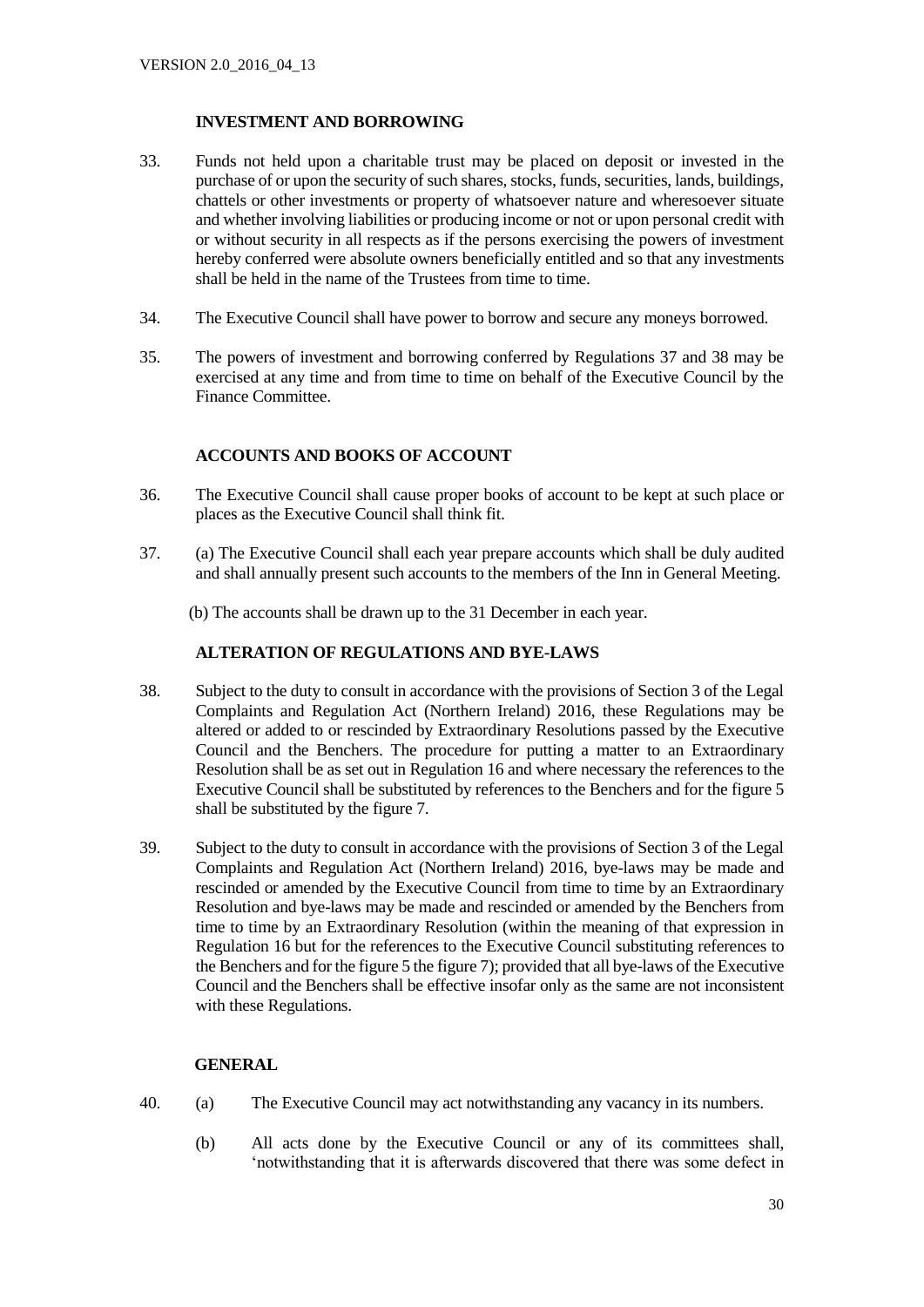the appointment of any of its members, be as valid as if every person had been duly appointed.

- (c) No proceedings of any general meeting either of members of the Inn or of the Bar shall be invalidated notwithstanding that it be afterwards discovered that notice was not duly given to any person or persons entitled thereto or that any person not entitled to such notice was present at or voted at such meeting.
- (d) No election of any member of the Inn shall be invalidated by reason of any defect or invalidity of any voting paper used thereat or by reason of any error however occasioned in the tally of votes cast.
- (e) Anything required to be done and any discretion required to be exercised by, and any notice required to be given to, the Secretary may be done or exercised by, or given to, any deputy for the Secretary authorised by the Finance Committee to act in the latter's place (either prospectively or retrospectively and either generally or for the particular purpose).
- (f) Chairman's Expenses
	- (i) As and from 1 February 1996 the reasonable expenses of the Chairman of the Bar Council and the Executive Council shall be met from the funds of the Executive Council.
	- (ii) Any claim for expenses to be incurred by the Chairman shall be paid from the funds of the Executive Council if the expenditure has been approved by the Bursar or the Executive Council in advance.
	- (iii) Any claim for reimbursement of expenses incurred by the Chairman may be paid from the funds of the Executive Council if approved by the Bursar after scrutiny of any receipts or vouchers in respect of the sums claimed.
- (g) In accordance with the requirements of Articles 4, 5, 8 and 31 of and Schedule 1 to the Registration of Clubs (NI) Order 1996, these Regulations contain the provisions specified in Appendix A.